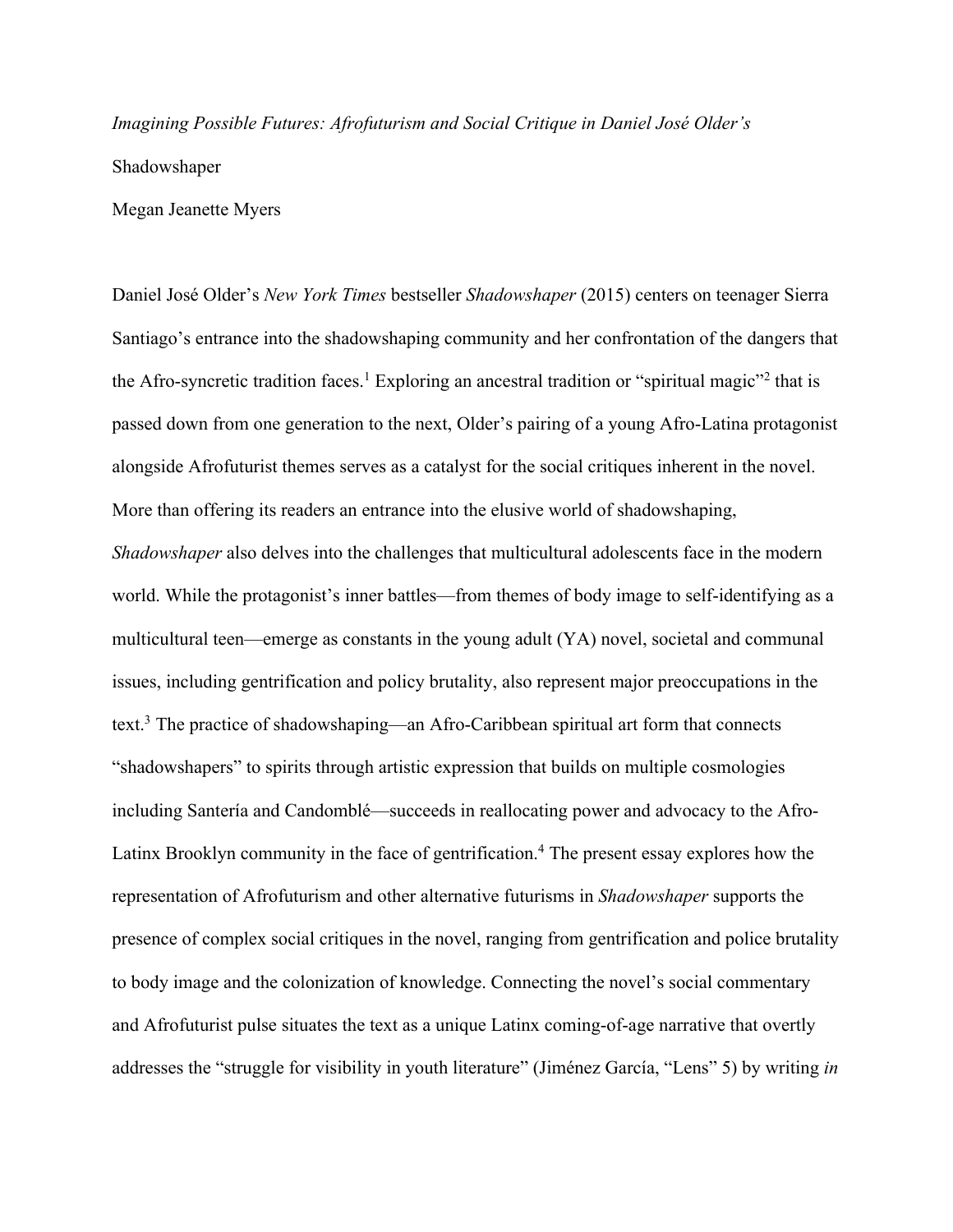(instead of writing *out*) complex themes related to race, place, and identity development.

*Shadowshaper*'s Afro-Latina protagonist, Sierra Santiago, reclaims the past in an effort to envision an alternative future and in doing so emphasizes a fusion between the primitive and the modern in the novel, a distinguishing feature of Afrofuturism. *Shadowshaper* illuminates an excavation of the past as a means to harness more desirable and inclusive futures by establishing ancestral connections and family history as key to saving and reviving the shadowshaping community. Older's utilization of Afrofuturist conventions as a means to address societal issues facing the diverse, urban Brooklyn community of Bed-Stuy in *Shadowshaper* renders a more complex and multiculturally minded model of young adult literature and offers readers an example of a coming-of-age novel for a racially diverse readership. In particular, Latina YA literature reveals "Latina teenage girl protagonists growing up within twenty-first-century US culture" and features Latina protagonists "working through questions of identity and belonging through the lens of both ethnicity and class, which is often absent in popular commercial YA fiction featuring white protagonists" (Salinas Moniz 87). Older inserts an Afro-Latina protagonist, Sierra, into contemporary US culture, while also overtly linking her path to identity formation to her past and thus directing the novel toward a YA readership eager to imagine an alternative—postcolonial, racially inclusive, socially just, and Afro-Latinx—future. The interest of the novel in envisioning a YA Latinx future serves to expand an understanding of the novel as Afrofuturist to one that is also representative of Latin $@$ futurism and thus underscores the nascent but growing field of Latin@futurism that Cathryn Josefina Merla-Watson notes focuses on the "specific and unique histories and ontologies informing  $Latin@$  speculative aesthetics." *Shadowshaper*, then, also relies on Latin@futurist principles to situate Sierra, the shadowshaping community, and the diverse community in which the novel is set within an alternative futurist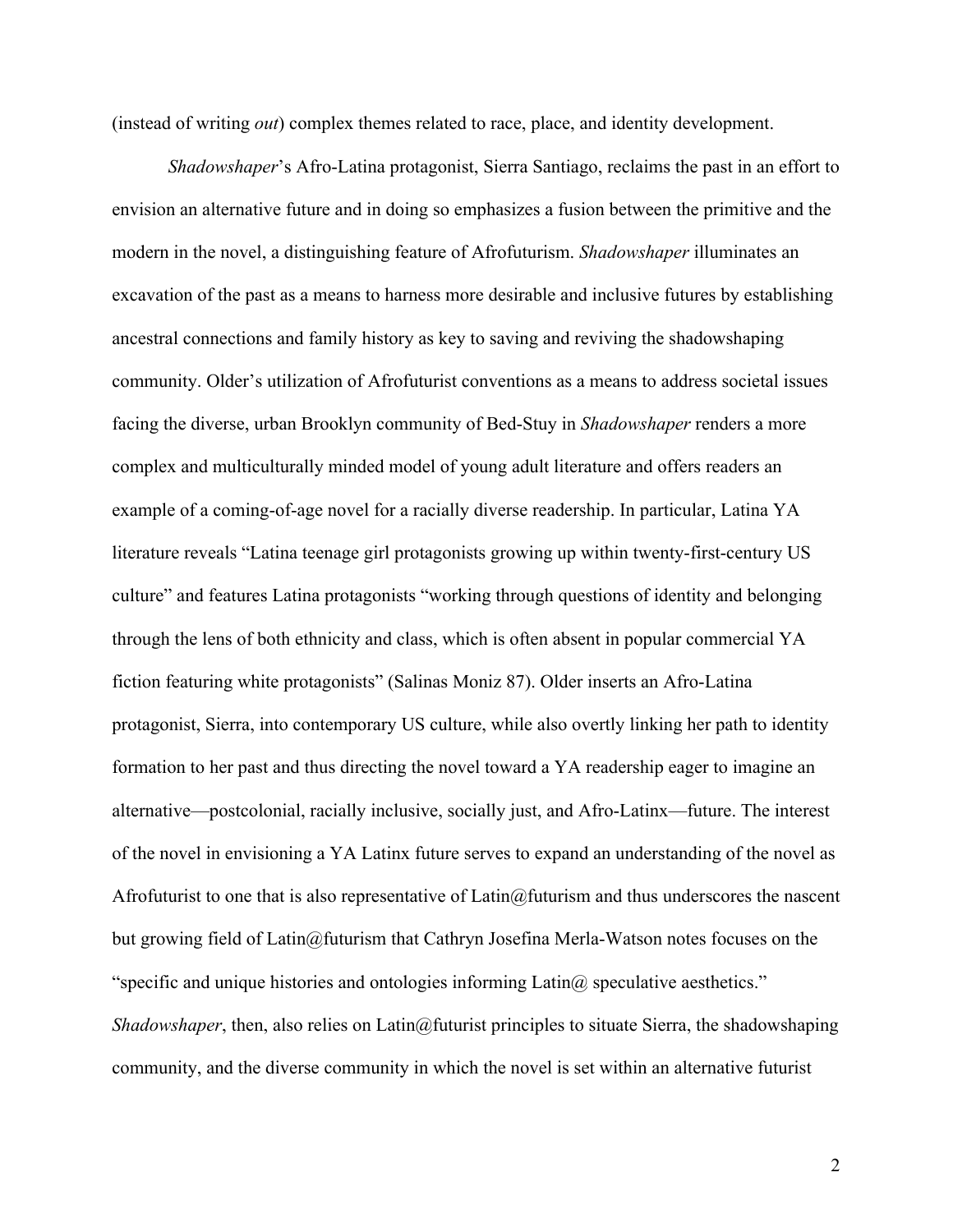framework that prioritizes heterogeneity and hybridity.

The practice of shadowshaping and the channeling of spirits into art forms—most clearly defined in the novel as "work[ing] with spirits. . . . some of 'em are the ancestors of us shadowshapers, some are just other folks that passed on and then became spirits. But they're like our protectors, our friends even" (62-63)—at its most basic level looks backward, not forward; and the tradition unites the Afro-Puerto Rican Sierra with past generations of her family. The importance of ancestry in the shadowshaping realm highlights scholar Marilisa Jiménez García's understanding of Latinx YA literature as narratives in which "local knowledges and ancestral legacies" function as conduits to "awaken youth to radical activism" ("En(countering) YA," 232). Older fashions Afrofuturism in *Shadowshaper* as a means to bend the traditional genres of YA literature and uniquely mesh the primitive and a clear emphasis on the past with the modern and tech-savvy—a fusion at the heart of such futurisms.

Scholars define Afrofuturism, first originating within cultural studies from Mark Dery's article "Black to the Future," by highlighting an "outward"-looking or forward-looking perspective. Lysa M. Rivera denotes that some Afrofuturist predecessors returned to the past in an effort to (re)write African diasporic experiences, but "Afrofuturists use speculative fiction to bring 'black' to the future" (159). In this way, Afrofuturism takes cultural and historical recovery a step further to instead employ diverse characters in futuristic plotlines. Such characters, though, are often anchored to the past and, in this way, can offer a generational and ancestral pulse to novels such as *Shadowshaper*. In his delineation of Afrofuturism and in an effort to illustrate the connections between past and present, Dery maps how African American expressive culture concerns itself primarily with the past, as opposed to the future, due to centuries of racial oppression. He asks: "Can a community whose past has been deliberately rubbed out, and whose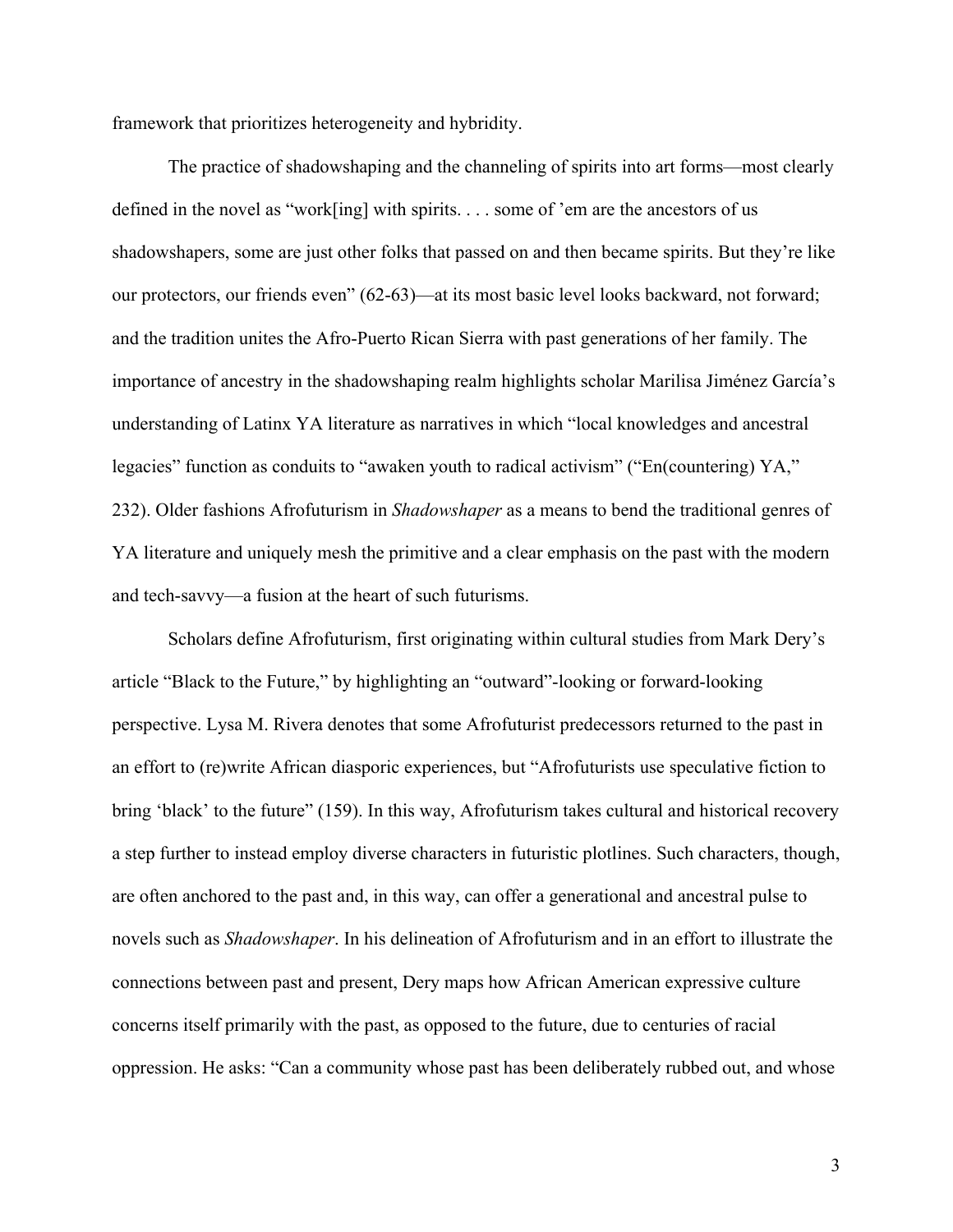energies have subsequently been consumed by the search for legible traces of its history, imagine possible futures?" (Dery 736). The goal of "imagining possible futures" informs Afrofuturism, but this outward-looking characteristic of the genre simultaneously grounds itself in the past by seeking to locate histories void of individuals of African descent in order to revive or reimagine them.

Alondra Nelson, borrowing Dery's definition of Afrofuturism, denotes the genre as a crossroads in which "African American voices" have "other stories to tell about culture, technology and things to come" (Nelson 9; Dery 738). Ytasha L. Womack affirms Nelson's allusion to the crossroads or intersections inherent in Afrofuturism, defining the genre as "an intersection of imagination, technology, the future, and liberation" in which "Afrofuturists redefine culture and notions of blackness for today and the future" (9). The notion of "redefinition" is key given that it denotes the genre's anchor to the past and suggests the importance of looking back in order to move forward. Afrofuturism manifests in *Shadowshaper*  through the novel's youthful perspective on contemporary issues facing metropolitan communities. Moreover, the (inter)generational practice of shadowshaping forces Sierra and her friends to "look back" with the aim of liberating future generations and providing the multicultural generations of tomorrow with the tools to combat increasingly divisive and exclusive spaces. The art of shadowshaping may not provide readers with a technologically driven model of Afrofuturism like the Marvel blockbuster *Black Panther* does, for example, but the practice instead accentuates different characteristics of Afrofuturism such as the aforementioned interplay between past and future, themes of imagination and liberation, and the employment of diverse characters who challenge others' visions for the future. *Shadowshaper*  proves to be an Afrofuturist novel that is a "total reenvisioning of the past and speculation about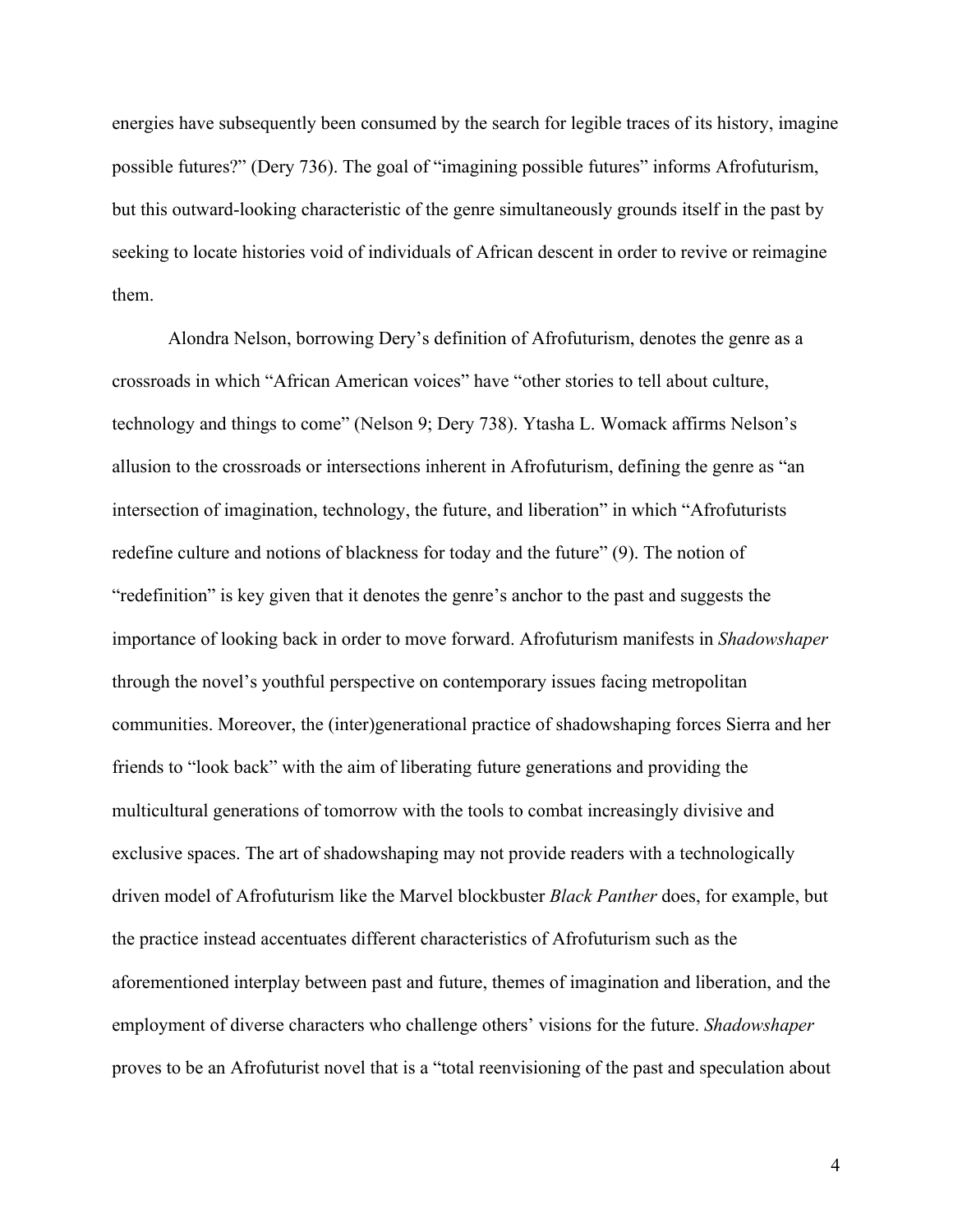the future rife with cultural critiques" (Womack 9). The ways in which Sierra and her Bed-Stuy friends address the issues facing their community provide a window into how multicultural adolescents harness their past in order to liberate their futures.

While early understandings of Afrofuturism emphasized the focus of the aesthetic and genre on the black experience in relation to science and technology, Latin@futurism more specifically targets the Latinx community.<sup>5</sup> In the literary realm, Latin@futurism focuses specifically on trans-American texts in which space coalesces as hybrid and borderless. The hemispheric approach of Latin@futurism pays homage to the traditions and practices native to the Americas and, like Afrofuturism, often falls within the realm of the umbrella category speculative fiction—as does fantasy, sf, magical realism, etc.—but as Merla-Watson cautions: Latin@futurism is "not derivative or mimetic of dominant speculative genres, but instead insists on its own terms and conditions." Like Merla-Watson, Catherine S. Ramírez also carefully differentiates another futurism—Chicanafuturism—from Afrofuturism. Ramírez cautions against conflation with other genres by articulating that Chicanafuturism moves beyond a reflection of the diasporic reality to also divulge "colonial and postcolonial histories" ("Deus ex Machina" 78). Pointing out the possible distinctions between Afro, Latin $\omega$ , and/or Chicana speculative narratives serves to emphasize the importance of questioning the colonialist perspective with which science fiction texts traditionally identify and to problematize the genre's "writing out" of minorities.<sup>6</sup> Despite the importance of triangulating the differences between these alternative futuristic paradigms, Isabel Millán draws more broadly on Afro, Latin@, and Chicana speculative narratives to instead amalgamate a shared understanding of these genres and subgenres that she insists are "already entangled in productive ways" (168). Focusing on the ways in which respective futurisms are positively "entangled" better addresses how science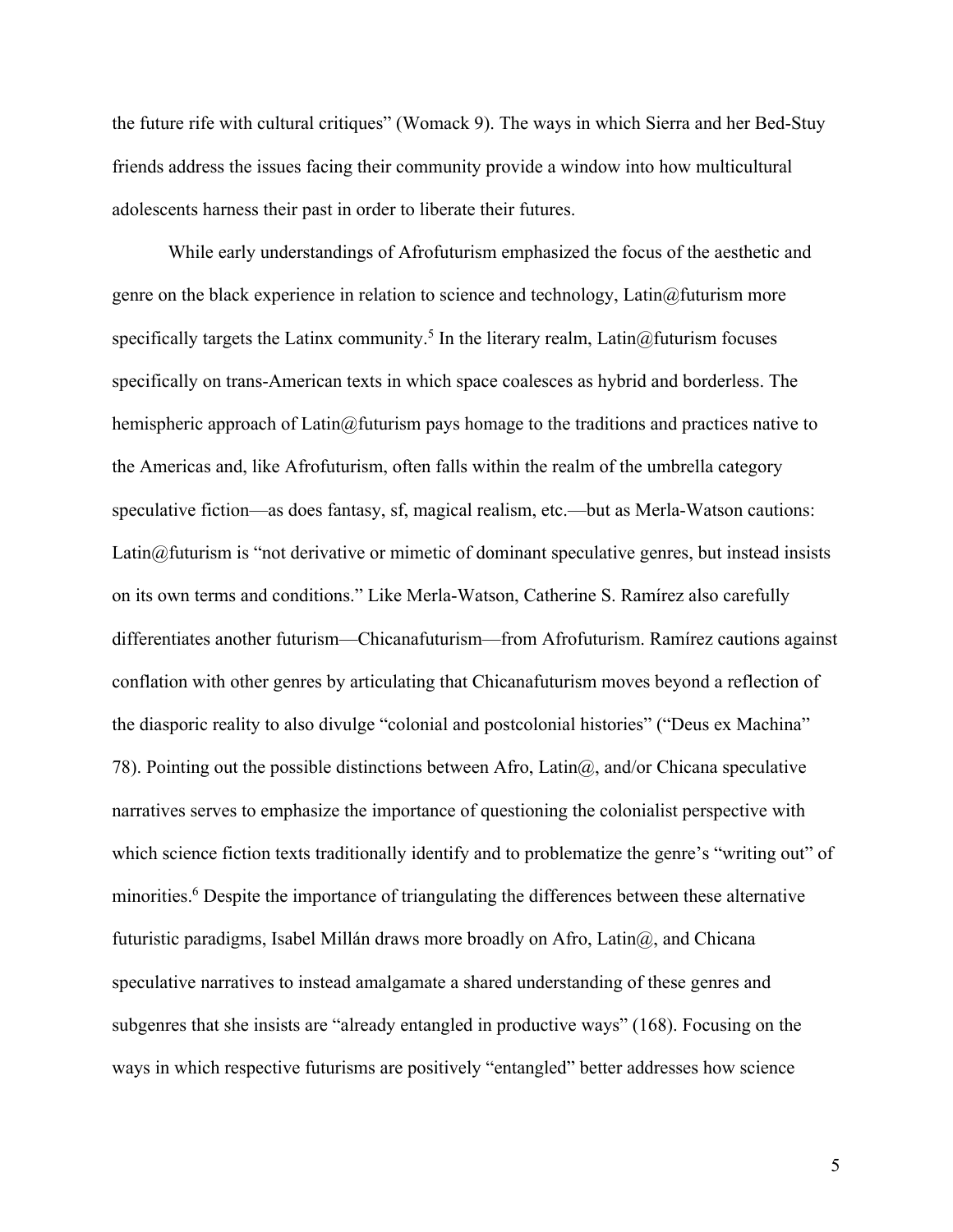fiction can be reframed with not only (Afro-)Latinx literary production in mind but more specifically with an eye on Latinx coming-of-age narratives. *Shadowshaper*—while catering to an adolescent audience—draws on the conventions of both Afrofuturism and Latin $@$ futurism to evade the perpetuation of traditionally white, male, Eurocentric genres and to instead "repurpose and blend genres of sci-fi and fantasy to defamiliarize the ways in which the past continues to haunt the present and future" (Merla-Watson and Olguín, "Introduction" 135).

Jeffrey Kaplan confirms that YA literature offers teenage readers a voice that is "honest, open, and real about what it means to be a 'kid in the modern world'" (54). Older's *Shadowshaper* expands Kaplan's explanation about what YA literature can afford its readers by instead answering to "what it means to be a '[multicultural] kid in the modern world'" vis-à-vis his fusion of a Latina coming-of-age novel with Afrofuturist themes. Older positions his representation of the "modern world" in Bed-Stuy, an urban Brooklyn neighborhood in the throes of gentrification, and this setting is key to the social critiques the novel addresses. It is the youth in this rapidly changing community—through the practice of shadowshaping—who actively engage in processes of "meaning-making," "crafting literacy narratives, and questioning their identities" (Kinloch 192). Valerie Kinloch's *Harlem on Our Minds* explores how youth navigate the "new Harlem" (4) and ongoing attempts to gentrify blackness by inserting their own narratives of community and understandings of literacy, often in "out-of-school spaces" (192). Not unlike the Harlem youth in Kinloch's study who challenge public attempts of gentrification in their community, Older's fictional protagonist makes meaning and reassesses history in an urban space, utilizing as her medium an ancestral art form rooted in Afro-Caribbean practices.

Similarly, Zetta Elliott, a professor and author of "African American speculative fiction for young readers" ("Trouble" 19), posits the relations between youth and public space in urban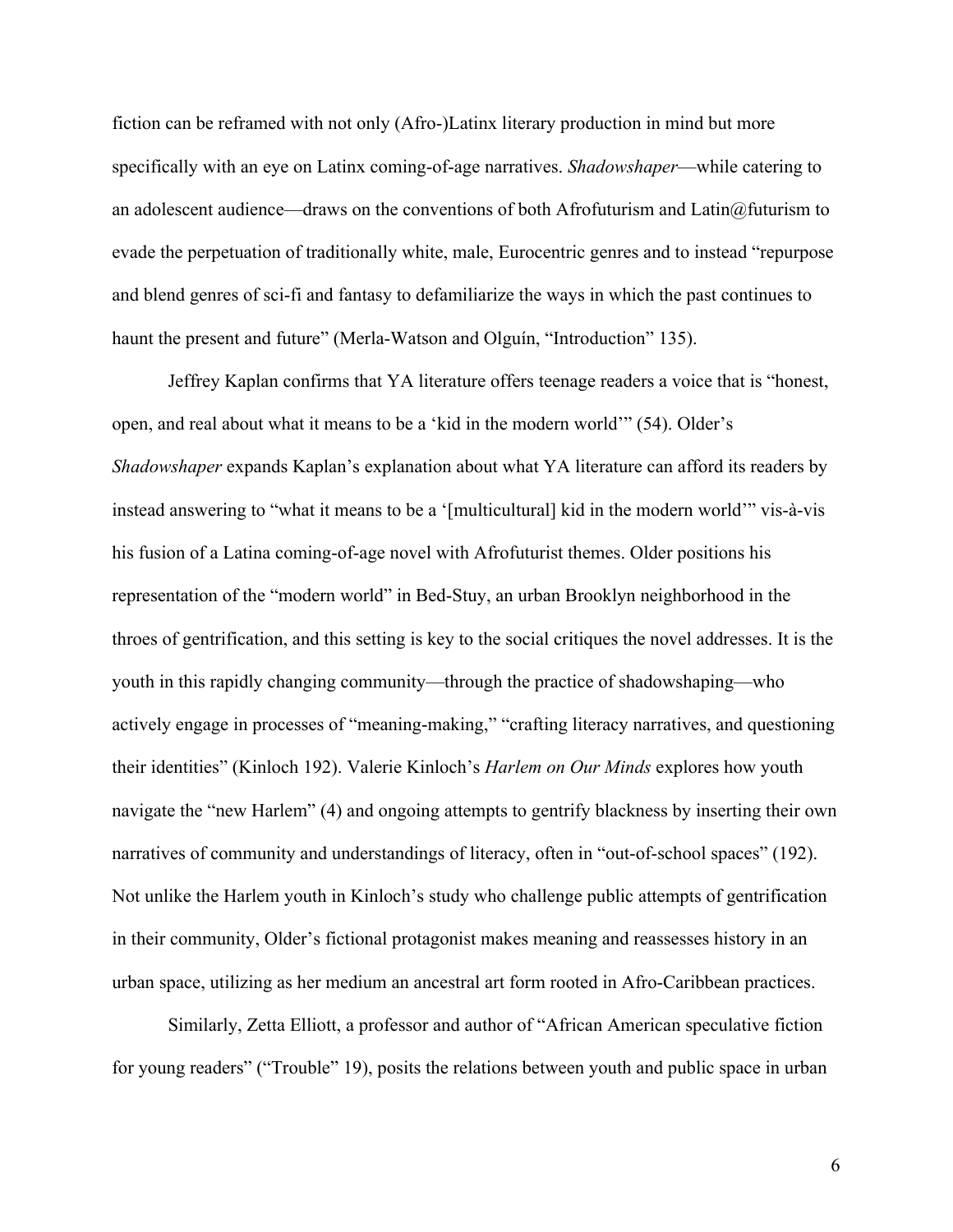areas like New York City as integral to creating "sites of discovery and recovery in speculative fiction for young readers" (18). While Elliott's essay "The Trouble with Magic" highlights the literary representation of New York City parks, the idea of public spaces (whether green space or architectural space) as "sites of historic preservation" (19) coincides with the cityscapes that Sierra Santiago and the shadowshaping community use as canvases for their art. In alignment with Elliott's envisioning of urban parks and protective magic as safe havens for racially diverse children, the practice of shadowshaping protects not just one individual or a group of individuals, but instead the spirituality and history of an entire community. As Jiménez García confirms, "The current trend in Latinx literature for youth contains a potent argument against colonial oppression, stolen histories, and territories" ("En(countering) YA" 233), and *Shadowshaper*  follows suit by enlisting the youth of Bed-Stuy in a complicated battle to retain and recover their community.

# *Gentrification*

While Sierra Santiago has a deep connection to her Bed-Stuy community that serves to highlight the intersections between race and place in the novel, a discussion of gentrification as it emerges in the text is crucial to an understanding of the interplay in *Shadowshaper* between social critiques and alternative futurisms. Older's Brooklyn, specifically the Bed-Stuy neighborhood, reads as a cultural crossroads. Sierra's network, both peer and familial, consists primarily of Puerto Ricans, but it also extends to Haitian, Dominican, and other minority groups. On the outskirts or periphery of Sierra's community, from the perspective of the protagonist, sits the Brooklyn hipster community, which appears to be encroaching on the physical map of the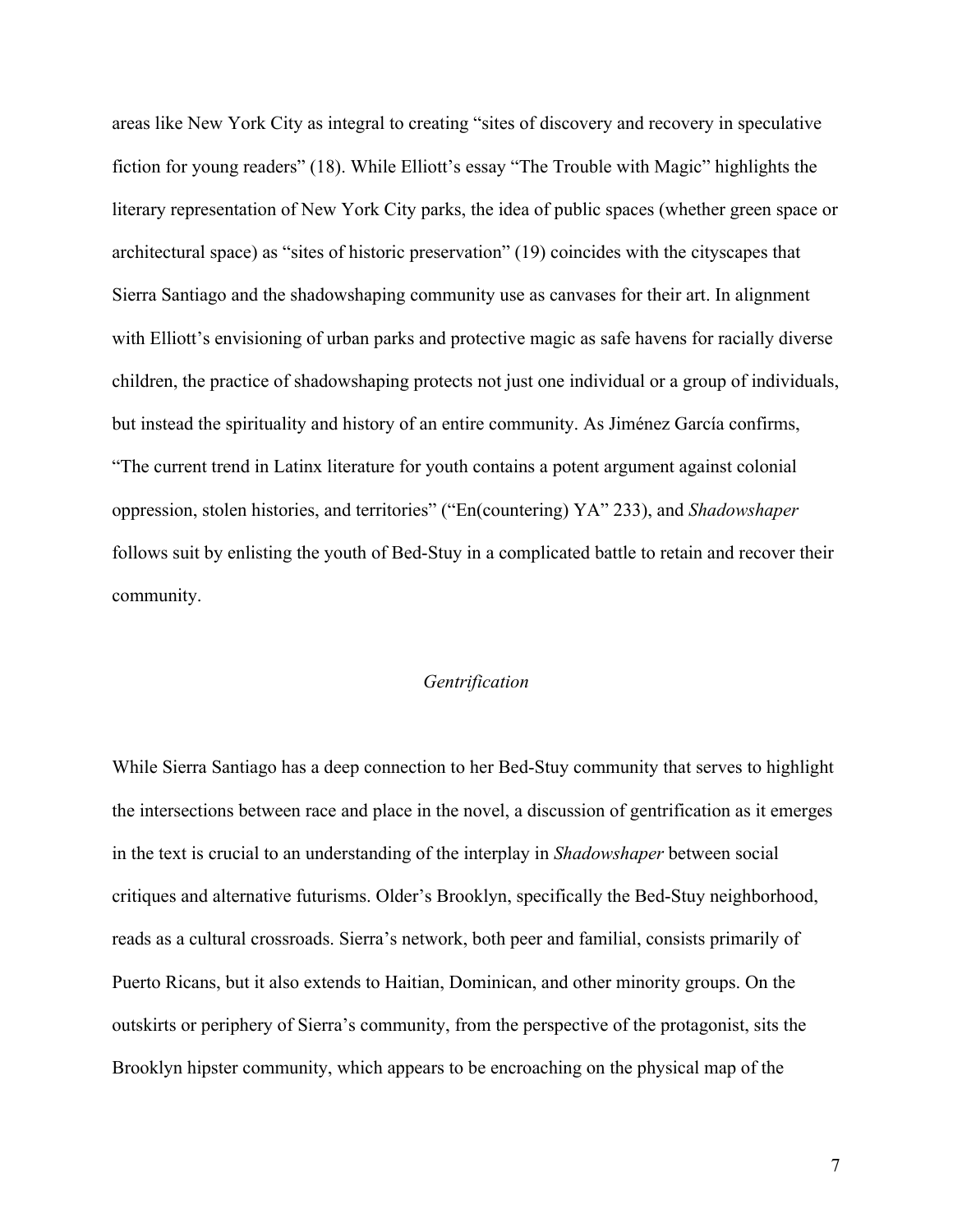neighborhood. The theme of gentrification is a constant in the novel and portraying this cultural, social, and communal dilemma for readers also forges a connection within discussions encircling Afrofuturism given that the prospect of reimagining a future is often convoluted with reimagining a (white) future. Catherine S. Ramírez notes: "people of color have been erased from the future, just as many of us were excised from narratives of the past and remain hidden from view in the barrios, ghettos, reservations, and prisons of the past" ("Fictive Kin" 188). *Shadowshaper* deals directly with refocusing and recentering the community of Bed-Stuy around people of color, not allowing the characters nor their artwork and creative, cultural mark on the neighborhood to become "narratives of the past" and thus relegated to the frays of society and shut out from the future. On the very first page of the novel, the reader learns that murals are being literally erased from walls in the Brooklyn neighborhood: "the portrait was fading; it seemed to disappear more and more every hour" (1). Before long, Sierra is at the forefront of a race to preserve the past and save the artistic, creative mark of her community. During her first experience with her shadowshaping abilities, Sierra is able to observe the murals' dissipation, as well as their ability to fluctuate, in her Brooklyn neighborhood: "She looked back at the mural of Papa Acevedo, barely visible now against the crumbling brick wall. It wasn't just that there was a new tear on his face; his whole expression had changed. The man—the painting, rather looked downright afraid" (3). Through a conversation with Haitian shadowshaper Robbie, Sierra realizes *all* the murals are fading (39). Thus, the erasure of murals in Bed-Stuy—an artistic representation of the community's transcultural, transracial, and transnational roots—extends beyond the changes to the painting of Papa Acevedo (her Grandpa Lázaro's friend and a member of the shadowshaping community).

The perceived changes in Bed-Stuy, however, transcend the fading of murals;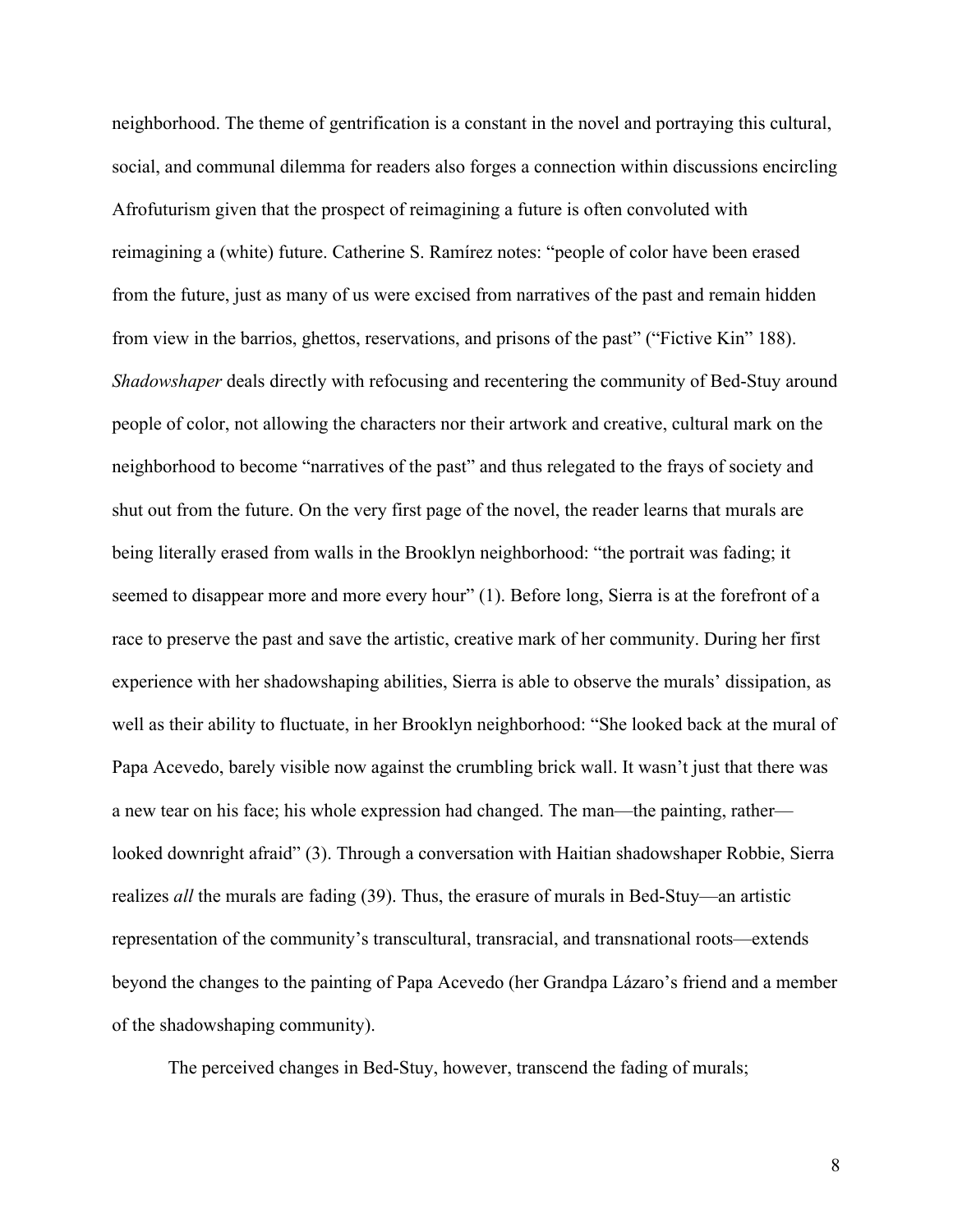*Shadowshaper* also addresses what fills the physical voids created by the forgotten or torn-down buildings and artwork. The novel's first nod to gentrification concerns what the narrator identifies as "the Tower":

The Tower had shown up just over a year ago, totally unannounced: a five-story concrete monstrosity on a block otherwise full of brownstones. The developers built the outer structure quickly and then left it, abandoned and unfinished, its unpaned windows staring emptily out into the Brooklyn skies. (2)

It is along the side of this industrial edifice that Sierra paints her own "monstrosity," the green dragon that exceeds multiple floors in height. Other examples in the narrative point directly to recent changes in the neighborhood and, relatedly, signal a cultural divide. When Sierra runs from a "corpuscle," described in the novel as possessed dead bodies or spirits, she ends up in the "manicured suburbs" (108). The comments from the residents of this "new Brooklyn" are rife with racial generalizations and stereotypes. They see the injured Sierra, lying near the street, and remark: "It's a Spanish girl. Looks like she's bleeding" (105); and "She must be another OD from that damn Dominican club over on Flatbush!" (106). Such utterances not only position these peripheral "suburban" characters in the novel as non-Latinx but also serve to regurgitate established ethnic and racial generalizations. Stating Sierra appears "Spanish" connects to the common mistake of lumping all Latinx into a single category, based largely on language and a decentering of nationality.<sup>7</sup> The second comment positions Dominicans (and by extension, other Latinx groups) as drug addicts and speaks to the victimization of Latinx communities, often Latinx of Afro-Caribbean descent such as Puerto Ricans and Dominicans, in urban settings.

Yet another footprint of gentrification in *Shadowshaper* is the onslaught of boutique-like, overpriced coffee shops that appear to have popped up all over Bed-Stuy. A discussion between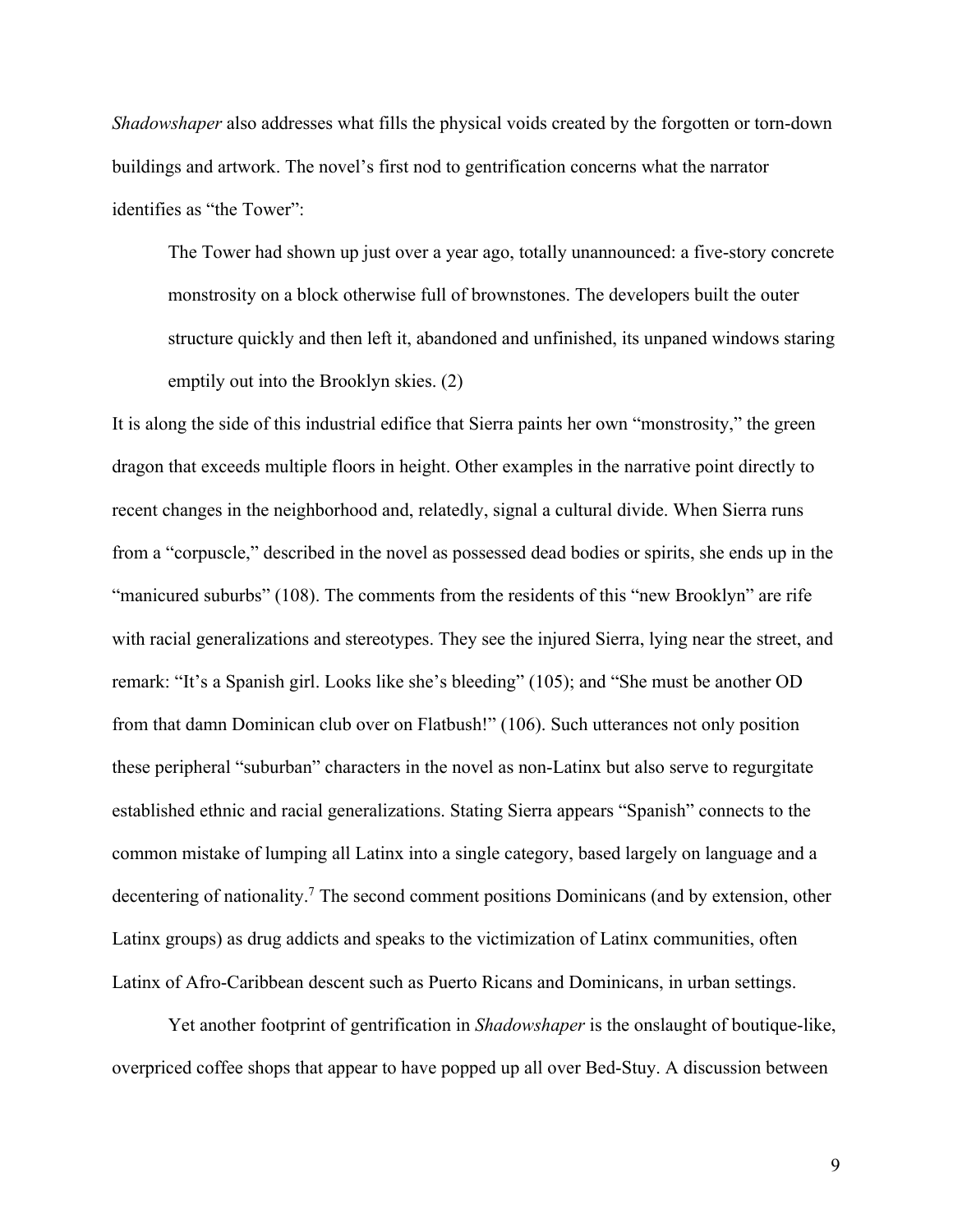Sierra and her friends about a "tiny mug of flavored coffee" (159) prompts a debate about the difference between "yuppies" and "hipsters," and ends with the characters' observation of an "us vs. them" binary: "Everyone else in the little wood-paneled coffee shop was studying quietly or whispering into cell phones. Splotchy brown-and-gray paintings covered the walls, and a chalkboard behind the counter listed a whole slew of colorfully named overpriced beverages" (160). "Everyone else" here refers to those in the coffee shop not in Sierra's friend group—a friend group consisting of other Puerto Ricans, a Nigerian/French/Martiniquais, a Haitian, and others. The reader perceives the othering as referring not only to an adolescent group of "non-hipsters" but also as a racial, ethnic, and cultural divide.

In a recent interview, Older describes the city—a cultural and social phenomenon—as a "crossroads," and he highlights the constant exchanges of power that define urban spaces (Newkirk). In the same interview, the *Shadowshaper* author talks about adult urban fantasy, the subgenre in which his adult Bone Street Rumba series—including the novels *Half-Resurrection Blues* (2015), *Midnight Taxi Tango* (2016), and *Battle Hill Bolero* (2017)—often falls:

Urban fantasy presents a tremendous opportunity to talk about what's going on in the world right now. Whether it's police brutality or gentrification or black lives mattering or cultural appropriation, all these things are alive in the city. You can't avoid them. For that not to be central to so much urban fantasy, for that to be basically sidelined by the larger genre of mostly white urban fantasy, is both a literary and a human failure. Why would you pass up an opportunity to talk about such a hugely important and literarily amazing and problematic conversation? (qtd. in Newkirk)

While *Shadowshaper* is not an example of adult urban fantasy, the thematic connections between Older's publications, spanning across genres, are clear. Older situates Bed-Stuy as the setting of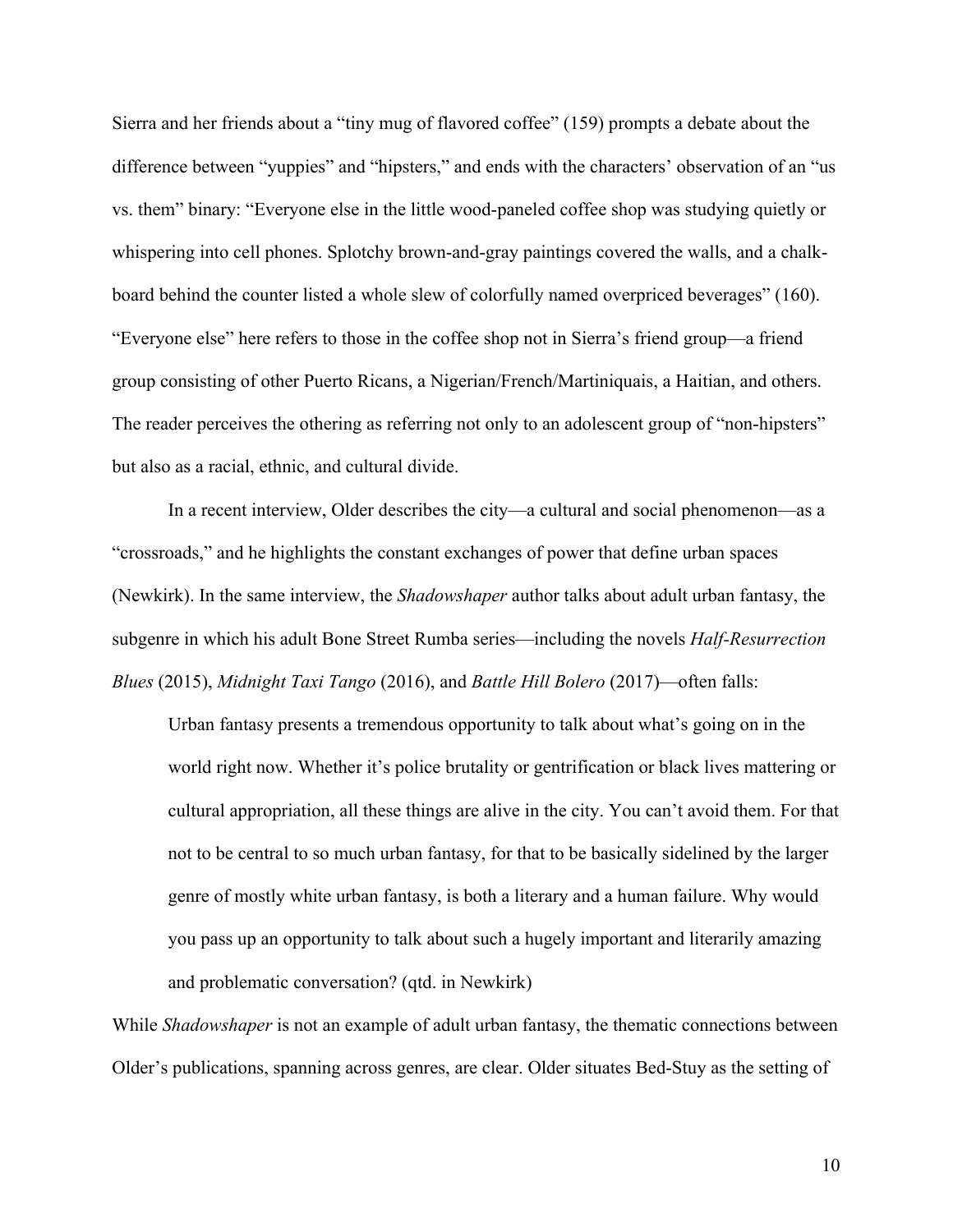a Latinx YA novel and envisions diverse, multiethnic characters. The novel positions the neighborhood as an alternative to the "white urban" settings of other speculative fiction works, and it also facilitates an uncovering of the "real," diverse, and unadorned Brooklyn. What distinguishes *Shadowshaper* from Older's aforementioned publications in adult fantasy, though, is that the exchanges of power and the social, racial, and ethnic hierarchies addressed in Sierra's Bed-Stuy directly connect to the incisive social critiques directed toward teenage readers. The protagonists in *Shadowshaper* navigate an age-appropriate Bed-Stuy, traversing spaces such as schools, high-school parties, and coffee shops.

In *Shadowshaper*, Sierra's friends mention how "certain parts of Bed-Stuy" are difficult to reach (166). These unmapped areas are juxtaposed with the parts of town that are easily navigable via public transit because they are places that represent the neighborhood's expansion linked to gentrification. Sierra's friend Bennie notes: "Just wait till they get a couple more bakeries and boutiques stuffed in here . . . New train stations'll be poppin' up real quick" (166). In addition, intellectual spaces also emerge in the novel as "difficult to reach." Sierra's successful entrance into the Columbia University library to research shadowshaping only occurs because her Uncle Neville distracts the library security, thus allowing his niece to sneak inside unnoticed. Jiménez García clarifies that Uncle Neville's clever plot represents the vestiges of "the racist power structures that view him and Sierra, as AfroLatinxs, as outsiders on an Ivy League campus" ("En(countering) YA" 239). The fact Sierra and her Uncle Neville are barred entrance into the Ivy League's archives not only connects to discussions of gentrification but also to the colonization of knowledge and the prioritization of Western thought, explored further in the following pages. The multitiered discussion surrounding gentrification in *Shadowshaper*  attempts to carve a space for the Puerto Rican community as well as other ethnic minorities and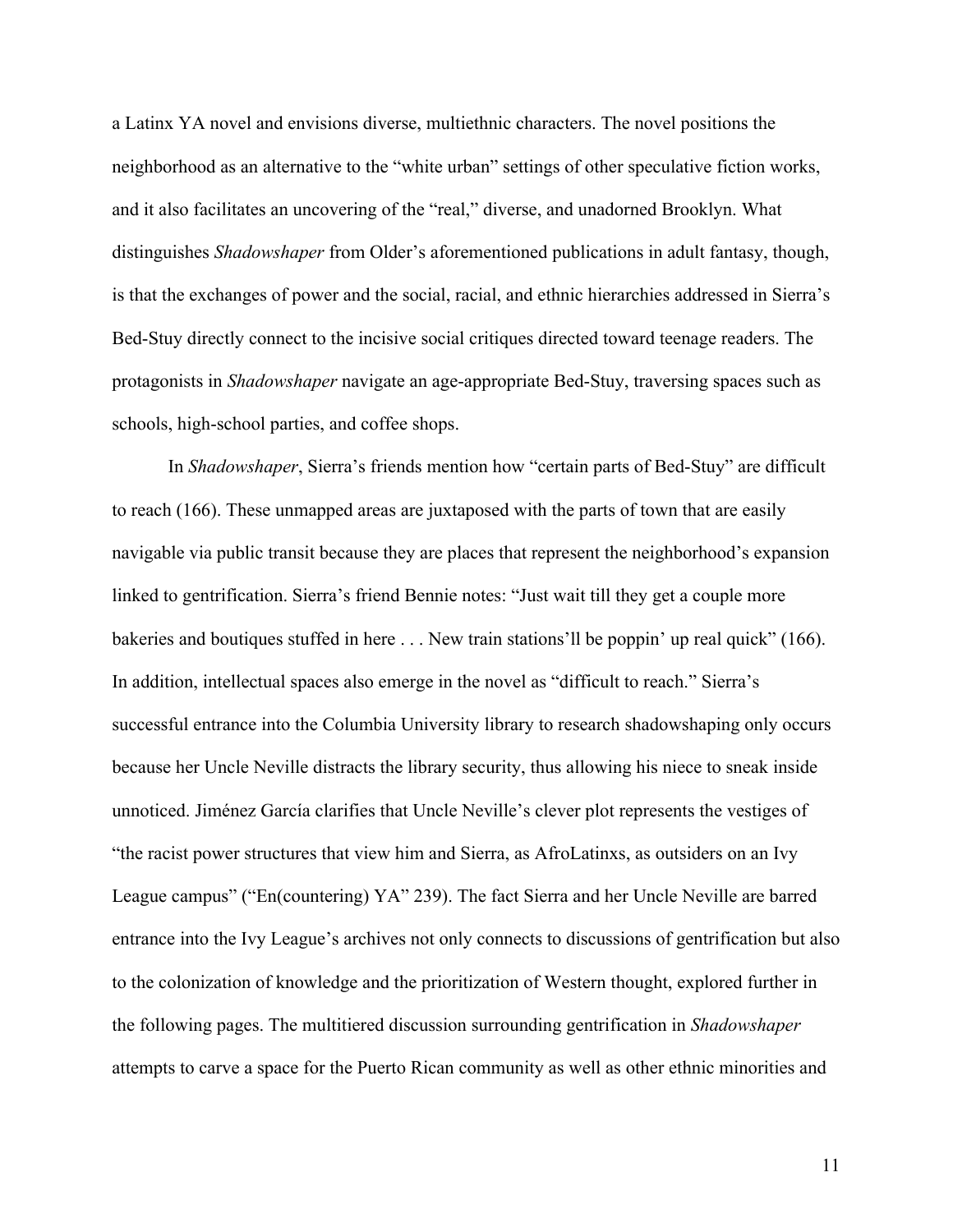seeks to prioritize these groups and their contributions to the community on both a literal *and*  literary map.

### *Police Brutality*

Much like the theme of gentrification present in *Shadowshaper*, police brutality emerges as yet another fierce criticism within the novel, a subject also connected to Older's critique of antiblack racism. Haitian American author Edwidge Danticat published a piece in *The New Yorker* about the sustained, often subtle history of police brutality in New York. She questions whether predominantly African American and Caribbean neighborhoods in Brooklyn in the 1970s and '80s ever belonged to the people: "The streets were never ours to begin with, because on these same streets our sons and brothers, fathers and uncles were, and still are, prey." In a similar vein, *Shadowshaper* critiques acts of police brutality, often brushed aside or deemed unworthy of public scrutiny by government officials. The most obvious mention of police brutality in Older's text relates to Bennie's brother Vincent, who the narrator notes "had been killed by the cops three years back" (33). The racial undertones of Vincent's premature death can be understood as parallel to the fading murals around the Brooklyn neighborhood:

The portrait of Bennie's brother Vincent, which was painted along the side of a laundromat, has faded just like Papa Acevedo's. . . . His towering image stood tall against the cement wall, arms crossed over his chest, his name written in bubbly letters across the front of his favorite hoodie. The artist had painted him smiling that terrific Vincent cheeseball grin he'd flash after making a really stupid joke. Now, his eyebrow arched and his jaw jutted out with a sharp frown as he glared into the distance. (33)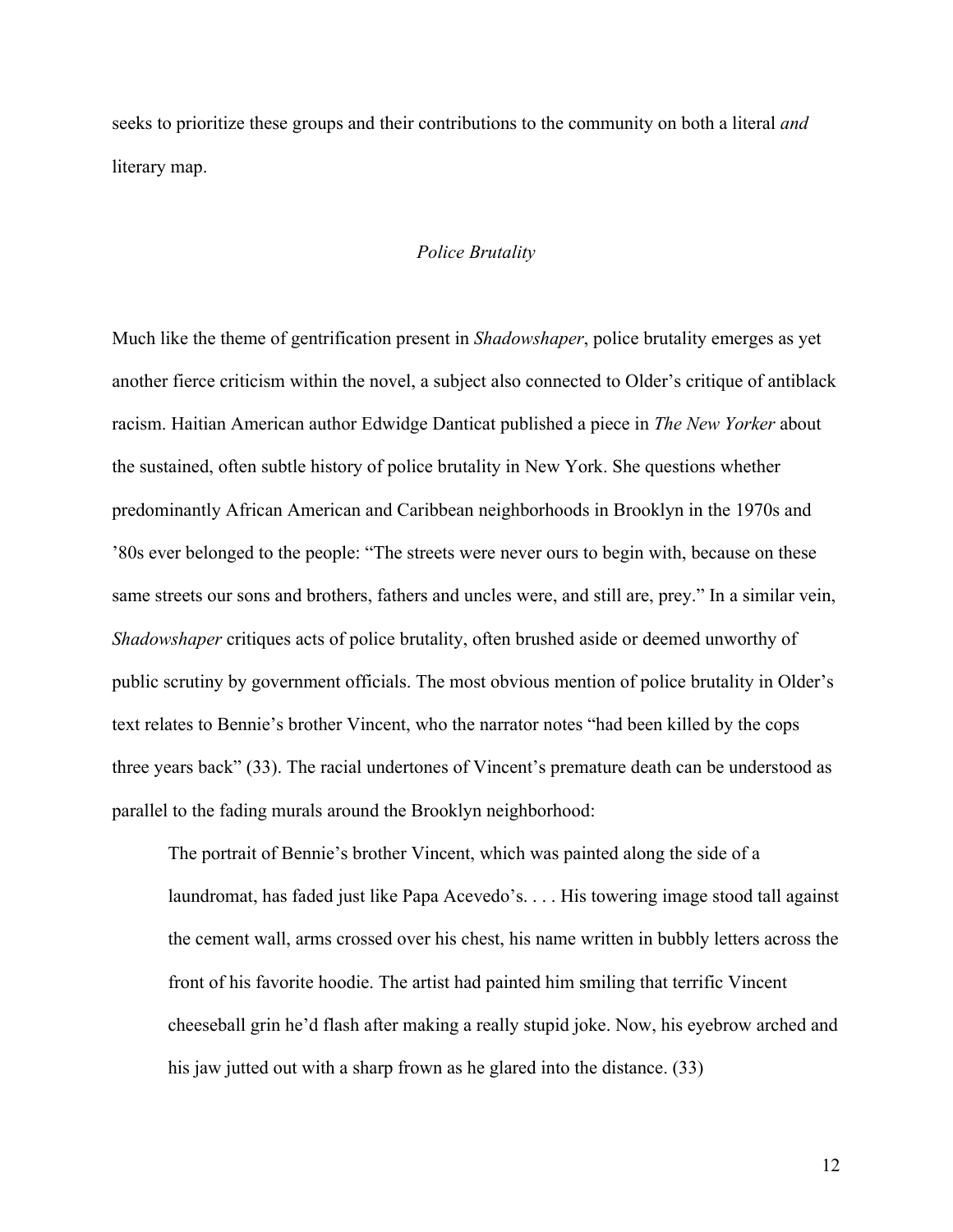Not only did the mural of Vincent fade, but his expression shifted—much like the mural of Papa Acevedo mentioned in the novel's first pages. The initial and intentional artistic depiction of Vincent memorialized him as a "carefree teen," which as Jiménez García notes is a characterization "perhaps denied to teens of color" ("En(countering) YA" 238). The distortion of this playful, perhaps hopeful, image pushes Sierra to take action. As the once smiling and gleeful expression on Vincent's face shifts to a "sharp frown," Sierra has an epiphany of sorts and she realizes that the changes in Papa Acevedo's and Vincent's murals are somehow connected; in this moment, she first asks herself, "What is going on?" (33) and at the same time commits herself to uncovering the answers to her own question. This realization marks Sierra's preoccupation for not just her own familial past (as related to her ailing Grandpa Lázaro, for example), but for her community's future. Overt linkages to Afrofuturism and Latin@futurism emerge in this moment given that Sierra begins to approach shadowshaping as an integral piece of "the template of the fantastic," or the futurist, that exists in an "imperfect, messy, postmodern, and postcolonial world" (Thomas 29). The narrative lens here becomes that of an Afro-Latina protagonist who is coming to terms with her community's social, cultural, and racial inequities; Sierra answers these injustices with shadowshaping—a spiritual practice that emerges as the key to her past while also inciting a more inclusive future. Although the novel does not offer additional information in regard to Vincent's death, the fading and altered state of the murals represents the negotiation of power in the Bed-Stuy community.

Older's open critique of police brutality in the novel not only represents an example of a modern-day power imbalance but also relates fictional social critiques to current events and movements such as Black Lives Matter (BLM). Jesmyn Ward's 2016 edited volume, a contemporary discussion of race in America titled *The Fire This Time: A New Generation of*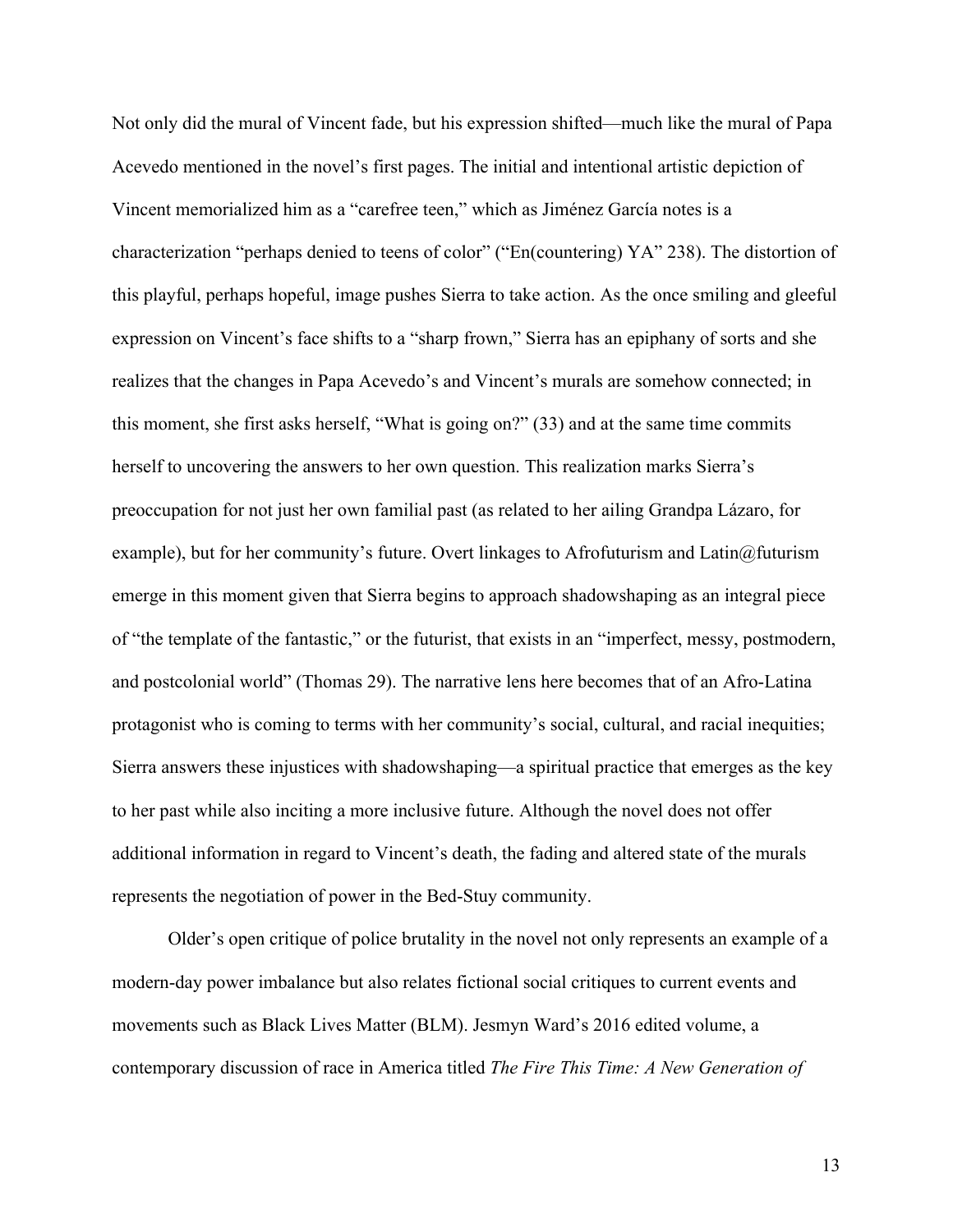*Writers on Race in America*, speaks to the importance of continuing race-based dialogues in the United States and also points to the mobilization and activism of today's youth, exemplified by the BLM movement and projects like #Blktwitterstorians. *Shadowshaper*, by not evading racial dialogues and by offering a fictional portrayal of Afro-Latinx adolescent life in Brooklyn, also forms part of "a new generation" of writers, poems, novels, etc. on race in America. Moreover, the novel connects the shared experiences of African American communities to Afro-Caribbean communities, narratively representing shared struggles and facilitating cross-cultural dialogue. By portraying diverse communities in YA literature, Older directly addresses and does his part to fill what Ebony Elizabeth Thomas refers to as the "imagination gap," a crisis of representation (or lack thereof) in children's and young adult media (5).

## *Body Image*

Clearly linked to themes of self-exploration and a "crisis of representation" on a personal level for *Shadowshaper*'s protagonist, the discussion surrounding body image in *Shadowshaper* connects to an underlying message in the YA novel about "seeing." Or rather, as opposed to what is visible in a community, at its core *Shadowshaper* centers more on the things that people elect not to see, such as people, buildings, and sections of a community that become eclipsed and hidden from view like the unnavigable or "ungentrified" areas of Bed-Stuy, for example. When Sierra is first introduced to the art of shadowshaping, Robbie—a fellow shadowshaper and, later, Sierra's love interest—explains to her that she is not crazy for thinking the paintings and murals around town move and come to life. He confirms: "It's just that people don't usually see it. Their minds won't let them, so it just looks [like] a regular painting, not movin' or nothin'" (63).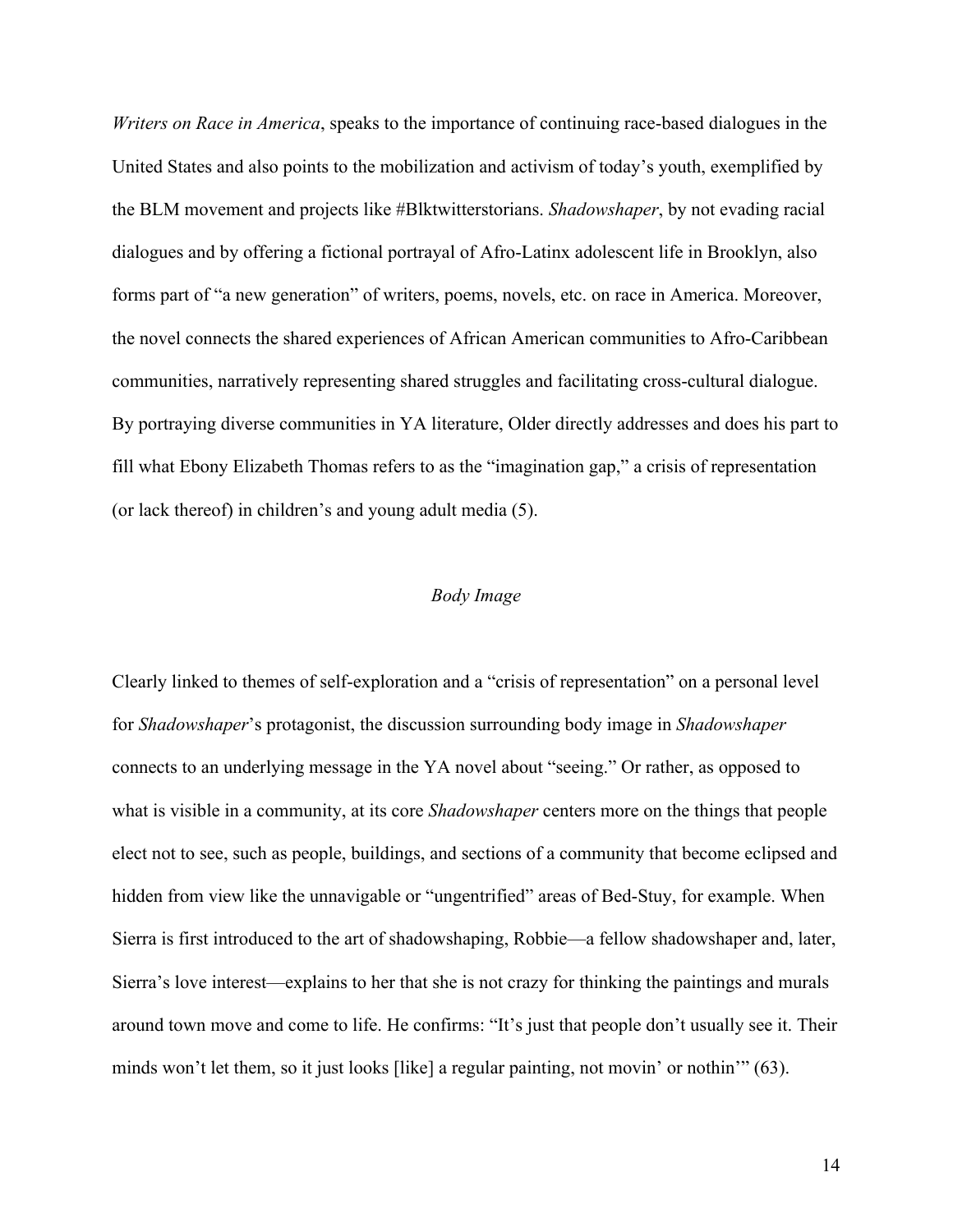Robbie reiterates the same idea later in the novel when Sierra again asks why others are unable to see the figures "dancing" on the walls: "They're not looking" (94). This idea of not seeing or pretending not to see out-of-the-ordinary things lends itself to speculative fiction, and more specifically Afrofuturism, given the unnatural events often dominating the plot, but it also connects to the adolescent spin of Latina coming-of-age novels given the emphasis on identify formation. Characters ask others and themselves: Who sees me? How do they see me? How do I see myself?

In *Shadowshaper*, most conversations related to body image involve Sierra's racist Tía Rosa. Sierra's aunt unapologetically "sees" or perceives both herself and her family as nonblack. Tía Rosa's "off-hand bigotry" (78) becomes blatantly evident from the comments she makes about Robbie (of Haitian descent). She calls him a "Negrito" (151) and warns Sierra against dating him by referencing the racist proverb: "If he's darker than the bottom of your foot, he's no good for you!" (77). Tía Rosa attempts to dilute the offensive saying by clarifying that the words were not her own and that, in reciting them, she was only recalling what her Tía Virginia used to say to her, thus implying that racism is passed down through generations. Despite these comments and the antiblack, racist discourse that pervades the novel, Sierra succeeds in deflecting her aunt's comments about her "*wild*, *nappy* hair" and darker skin tone (78), instead taking it upon herself to remind her aunt: "We ain't white" (150). Sierra calls out her Tía Rosa for being unable to look in the mirror and at the same time reaffirms her own self-confidence and the pride she takes in her Afro-Puerto Rican heritage: "I love my hair. I love my skin. I didn't ask your opinion about my life and I don't wanna hear it" (152). More evidence of Sierra's confidence and self-affirmation appears when she refuses the verbal advances of a neighborhood boy whom the narrator describes as "just another stoopgoon harassing every passing skirt" (24).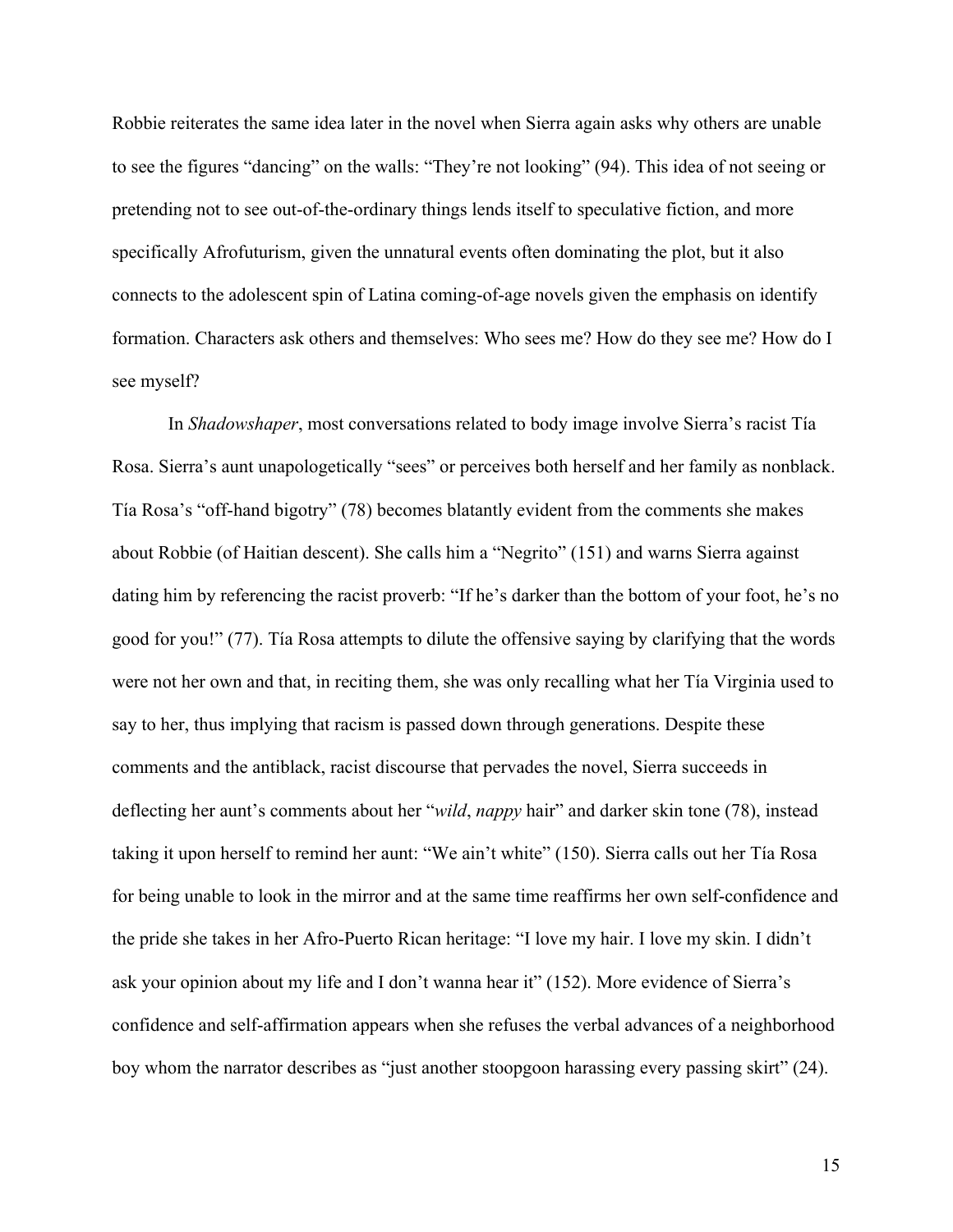When the "stoopgoon" calls out to Sierra she retorts "I ain't in the mood, jackass," noting that she knew "any sign of weakness would encourage them" (24). Both of these textual examples, Tía Rosa and the "stoopgoon," relate to the emphasis on identify formation in YA literature and center on how others perceive Sierra and how she perceives herself. *Shadowshaper* can also be read as a critique not only of female objectification and sexualization but also of machismo and sexism—the work of women in the spiritual realm, addressed in the following section, appears discredited and discounted by certain characters in the novel. The shadowshaping community finds itself in limbo primarily due to the questioning of the role of women within it, which is one of the reasons why Sierra's grandmother Lucera—the matriarch of the shadowshaping community and its strongest source of power—fled the shadowshaping realm.

### *Shared Futures and the (De)colonization of Knowledge*

The practice and art form of shadowshaping begins to suffer in Bed-Stuy partly because the community is female-led. At the same time, changes related to the spiritual practice take place as a result of the colonization or Westernization of knowledge. *Shadowshaper*'s inclusion of Jonathan Wick, a white anthropologist, inserts the novel into dialogues concerning the colonization of knowledge. At its core, the practice of shadowshaping values non-Western ways of seeing and sensing; shadowshapers establish a mind and body connection with the spirits they shape or speak through in a unique art form. Wick, instead, attempts to devalue the sensorial in search for a scientific explanation of the spiritual practice, and, in doing so, he discredits the intergenerational knowledge of the shadowshaping community.

The Peruvian sociologist Aníbal Quijano comments on Eurocentrism and the notion of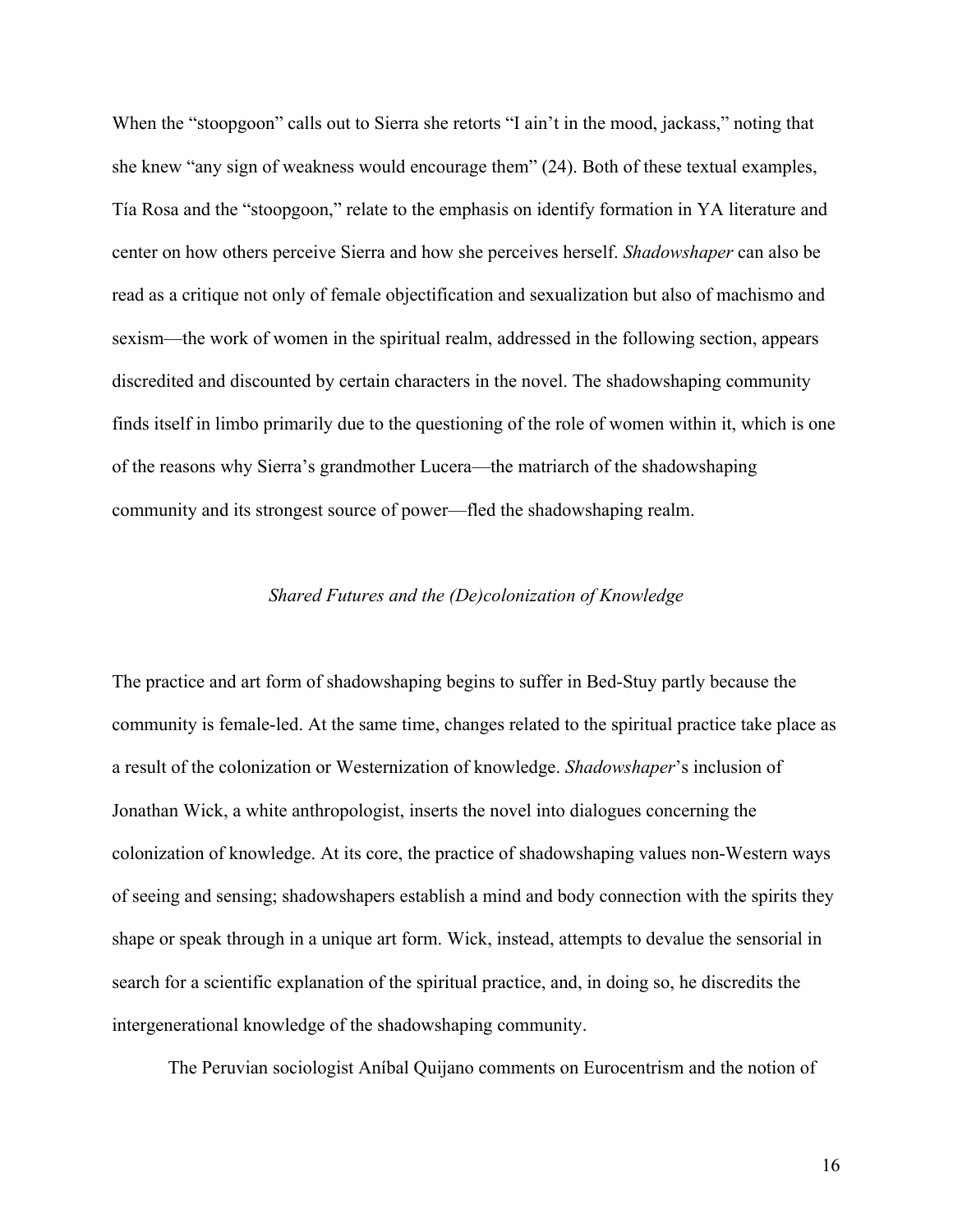modernity in a globalized world by historically tracing the enforcement of Eurocentric knowledge production systems, an idea of superiority that guides the anthropologist Wick's approach to shadowshaping. Quijano writes: "Western Europeans will imagine themselves to be the culmination of a civilizing trajectory from a state of nature," and this imperiousness "leads them also to think of themselves as the moderns of humanity and its history, that is, as the new, and, at the same time, most advanced of the species" (542). This vision of superiority blinds Wick as he attempts to understand, from the Western-educated perspective of a cultural anthropologist, the secrets of the shadowshaping realm. His failure to harness the power of shadowshapers like Lucera and Sierra guides him to frustration and results in his desire to destroy the shadowshaping community.

Grounding the family matriarch as the main source of power within the shadowshaping realm serves as an example of the ways that the novel interweaves representations of race, gender, and spirituality. The fact that the Afro-Puerto Rican Lucera channels the energy of the shadowshaping world in *Shadowshaper* is not uncommon in Afro-Caribbean religious or spiritual practices. As Joseph M. Murphy confirms: "Afro Caribbean spiritual practices can allow for female practitioners to transcend being passive conformists to gender roles/norms," further noting that such practices often open "the pathways to leadership" to women (87). Importantly, Older identifies the practice of shadowshaping in the novel not as a religion, referencing institutionalized religions in Western thought that serve as mechanisms for categorization and social organization (Asad), but instead as a spirituality or cosmology. Shadowshaping, an Afro-Latinx spiritual practice with strong roots in Yoruba religious beliefs, is at a crucial junction with gender and race in the novel.

In direct reference to the intersections between spirituality, race, and gender, Theresa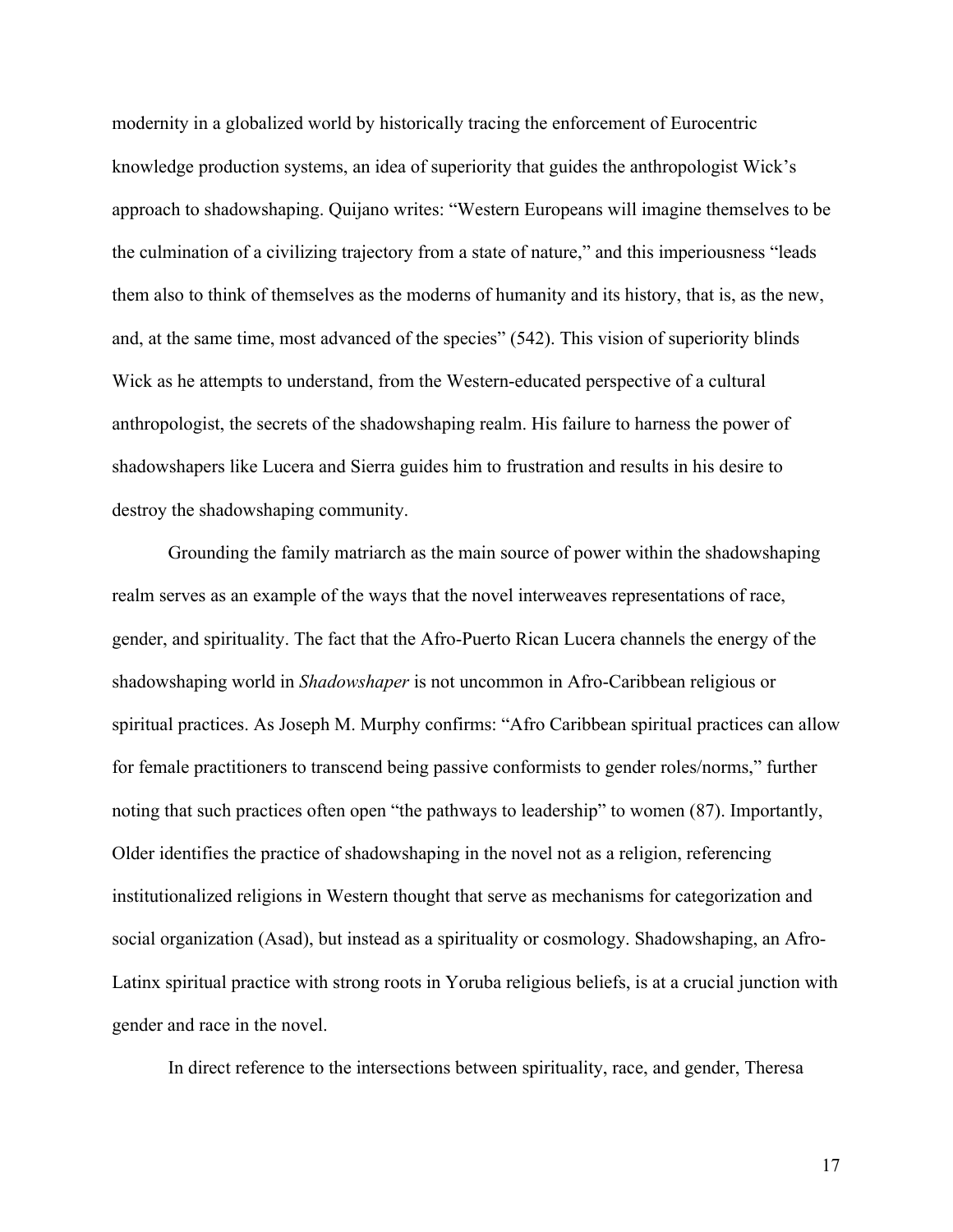Delgadillo builds on the groundbreaking work of Gloria Anzaldúa's borderlands theory in her 2011 book *Spiritual Mestizaje: Religion, Gender, Race and Nation in Contemporary Chicana Narrative*. Delgadillo analyzes the representation of the spiritual realm in eight Chicana texts to assess how the writers valorize spiritual development on both personal and societal levels. An interest in "non-Western spiritual traditions" guides the work (17), and she views spiritual mestizaje as a framework as opposed to a label that "designate[s] the subject 'naturally' produced by racial, material, or historical mestizajes" (13). While *Shadowshaper* does not define as a Chicana narrative, non-Western spirituality is indeed a focal point and is central to the novel's ethos. Although Older's text and reach expands beyond Chicana/o Studies, the novel's critique of communal and familial oppressions—police brutality, body image, gentrification alongside a representation of Afro-Latinx spirituality vis-à-vis the practice of shadowshaping likens the text to those that Delgadillo recognizes as attesting to the need for spiritual development *and* addressing sociopolitical concerns facing the community (*Spiritual Mestizaje* 2). In a discussion of the term "spirituality" within Latino/a religious studies, Delgadillo asserts that an understanding of what is sacred insists in acknowledging the hybridity and diversity of Latino/a spirituality. She notes: "Among Latinas/os, conceptions of the sacred often flow from sources outside of traditional religions, such as Indigenous or diasporan worldviews, mythic knowledge systems, varies cultural traditions, popular or home-centered religiosities, or social, cultural, and arts formations" (Delgadillo, "Spirituality" 212). The spiritual practice of shadowshaping, a familial and community-based cosmology, models the broad and allencompassing definition of Latino/a spirituality, and its identification as falling outside the box of traditional Western conceptions of religion proves key to the novel.

Wick serves as a signpost for the sometimes-tense negotiations between Western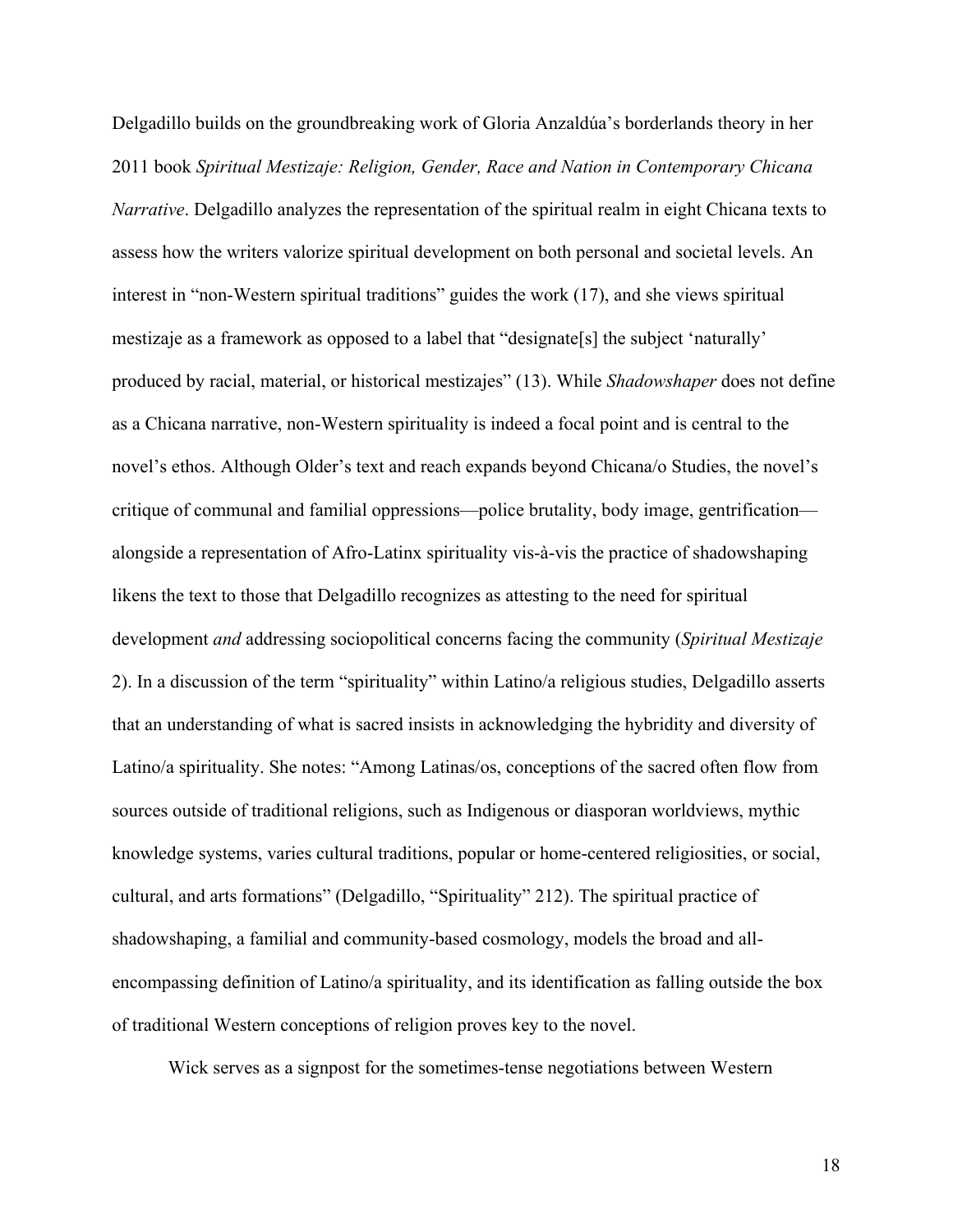religious practices and African diasporic spiritualties in *Shadowshaper*. As a traditional anthropologist who favors the scientific over the spiritual, he represents the colonial history to which shadowshaping provides a counterhistory by infusing traditions rooted in African and Caribbean spiritualties into Bed-Stuy's history and sense of community. While Wick, at first, desired to save the shadowshaping community by taking over Lucera's powers, he later converts into the outside force positioned to destroy the ancestral tradition. Wick's meddling in the shadowshaping community serves to imbalance the Afro-syncretic practice; he classifies as a spiritual and ancestral outlier. Wick himself admits: "Alas, I cannot create. I am a man of science. My only powers are those of observation and analysis" (117). Through observation and analysis, however, Wick proves successful in disturbing the longstanding Afro-Caribbean spiritual practice and he begins to drain the power from those immersed in the shadowshaping world such as Sierra. Notably, the tradition of white anthropologists studying and defining African American culture and/or Afro-syncretic practices links clearly to civic debates about cultural relativism and intellectual colonialism. A well-known example is Melville Herskovits, a Jewish American anthropologist recognized for his definition and analysis of African American culture and best known for his book *The Myth of the Negro Past* (1941). Herskovits met wide critique for his research, considered by many to be exploitative of the African American community and black culture in America.

Wick, by attempting to uncover the secrets of the shadowshaping community, stands for the common portrayal within YA literature where "[s]cientists are seen as fallible" (Ostry 241). Moreover, often the "adult" ideologies represented by scientists or researchers, as opposed to solely parental figures, in YA literature explicitly reference the struggle for power and thus signal social, cultural, and racial hierarchies. YA literature, in this way, addresses how the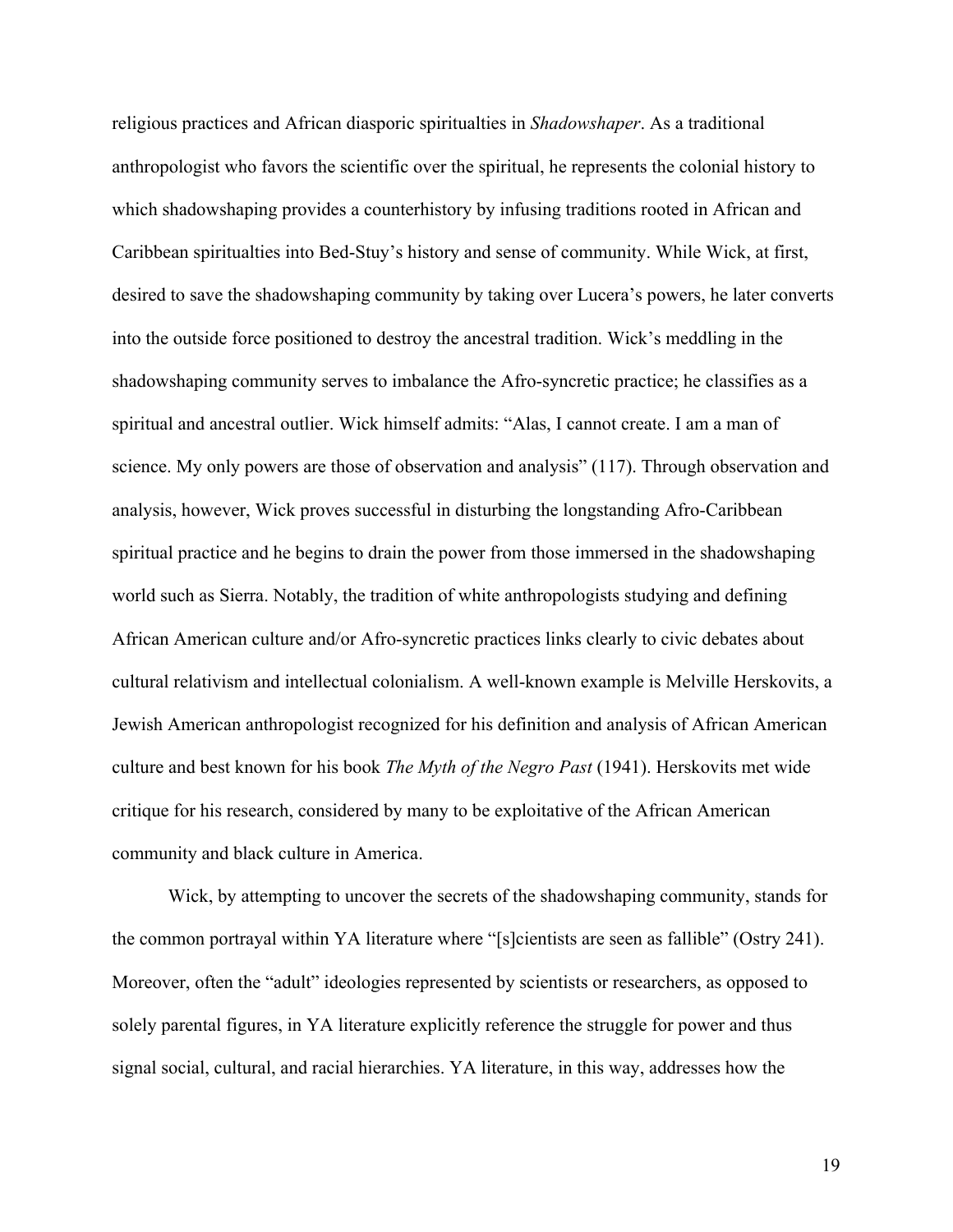adolescents portrayed in the novels confront these imbalances of power and knowledge; the Afro-Puerto Rican teenager Sierra Santiago, for example, challenges Wick in her attempt to save the shadowshaping community and in doing so claims and exercises her own powers. Directly referencing the Foucauldian notion of power, critic Roberta Seelinger Trites confirms that in YA literature power is everywhere, unavoidable: "in the adolescent novel, protagonists must learn about the social forces that have made them what they are. They learn to negotiate the levels of power that exist in the myriad social institutions within which they must function" (3). For Brooklyn youth like Sierra and her best friend Bennie, this negotiation ranges from the shadowshaping community's confrontations with the anthropologist Wick to a personal understanding of the often-capricious power and authority of the urban police force.

The significance and valorization of non-Western cosmologies in the novel—of which the character Jonathan Wick stands in stark contrast—relates directly to the futurist undercurrent of *Shadowshaper.* Womack finds non-Western beliefs to be a defining characteristic of Afrofuturism, noting that the genre combines "elements of science fiction, historical fiction, speculative fiction, fantasy, Afrocentricity, and magic realism with *non-Western beliefs*" (9; added emphasis). A blending of past and future elements and a visceral representation of the non-Western cosmology of shadowshaping intersect in Older's *Shadowshaper*, a negotiation further emphasized by the text's digital-positive writing style that, for example, inserts text messages into the body text.

#### *The City as an (Afrofuturist) Crossroads*

While Older has described the city as a "crossroads," a space that is "full of humans, and full of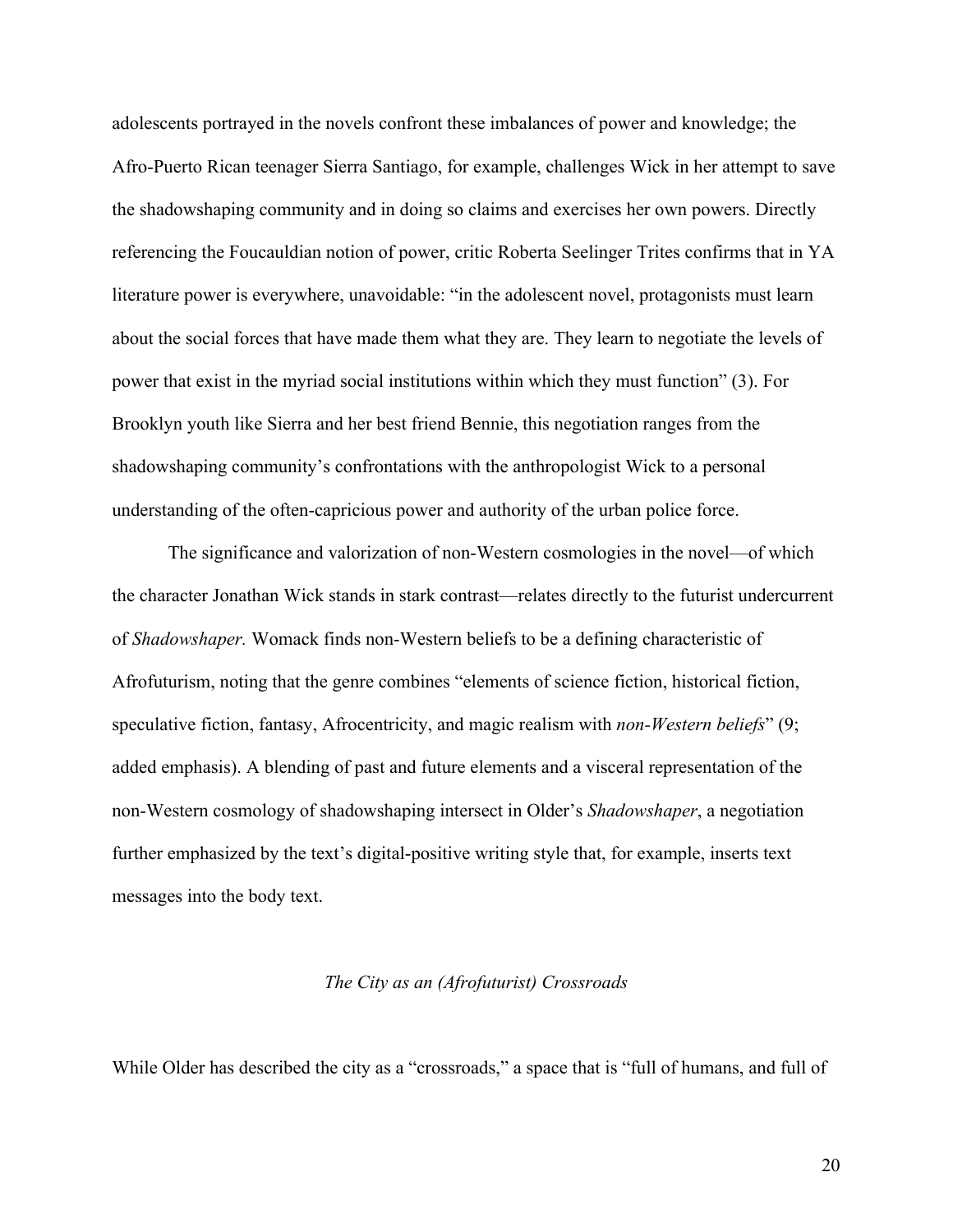power being taken and given and exchanged" (qtd. in Newkirk), the city or urban space itself is just *one* of the multiple crossroads illustrated in *Shadowshaper*. The "urban space" in Older's novel, Bed-Stuy, transforms into a space of cultural, racial, and spiritual confusion and collision. This uncertain or even uncanny geographic space is where Older envisions teenagers like Sierra Santiago coming of age, and in this way the novel bends and problematizes Afro-Caribbean identity by displaying it alongside and against not only other minority populations like Haitians and Dominicans but also "hipsters" and affluent suburbanites. The city is a crossroads also in a temporal sense, and *Shadowshaper* functions as a Latina coming-of-age narrative that blends the past and the future by imagining teenagers at the heart of this fusion. The lineage of shadowshapers to which Sierra is connected—a familial relationship that underscores the backward-looking perspective of the novel—intersects with the modern, networked world in which teenagers like Sierra and her friends inevitably form a part. In this way, the social issues facing the community of Bed-Stuy are not just challenged by the voices of tomorrow and the future leaders of the Brooklyn neighborhood, but they are ultimately combatted by the realization of Sierra and her friends that the power to liberate the future, at least partially, is located in the past.

Zetta Elliott's article "Decolonizing the Imagination" offers the term "way-finding" to discuss how "Africans in the Americas developed hybrid identities that retained aspects of their African roots yet still enabled them to adapt and survive in their new, and often hostile, environment." Shadowshaping allows for Sierra to find her "way"—reestablishing the art of shadowshaping and preserving the history of her community—by celebrating and uplifting "tradition *and* innovation" (Elliott). While the notion of tradition alludes to the ancestral pulse of shadowshaping, the marks of innovation inherent in *Shadowshaper* instead appear in the multiple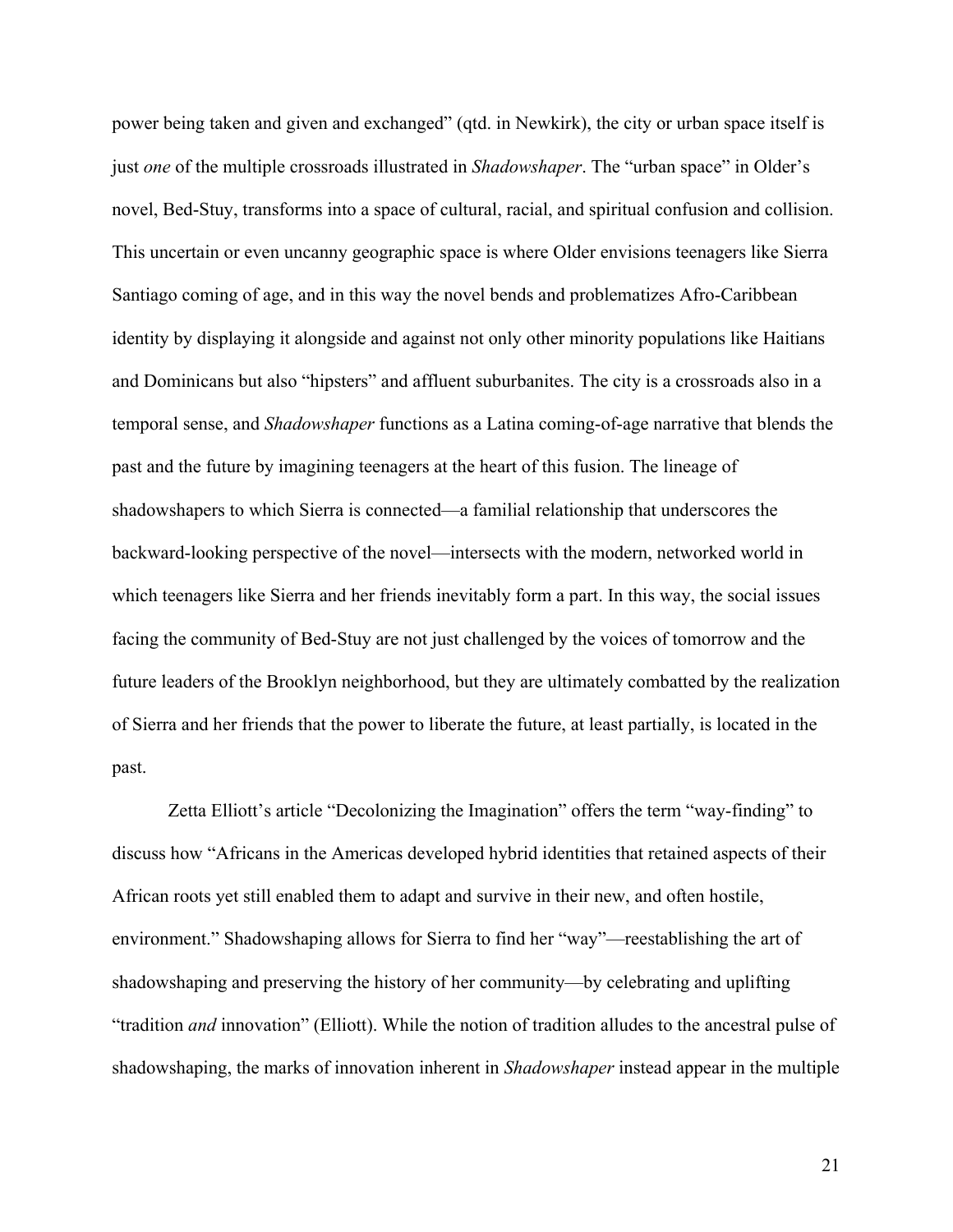ways that the Bed-Stuy youth confront and challenge the underlying themes of gentrification, police brutality, body image, and a colonization of knowledge. Womack reminds readers that Afrofuturism is a form of social commentary (10), and *Shadowshaper*, representative of a synthesis between past and future, addresses some of the issues facing today's diverse urban communities and the teenagers that live in them. Older plays with the conventions and methodologies of alternative futurisms vis-à-vis a diverse group of triumphant youth protagonists who emphasize and underscore the possibilities inherent in an Afro-Latinx futuristic paradigm. In doing so, the novel functions as a model of social critique within an Afro-Latinx reality, challenging injustice and reflecting both Afro- and Latin@-futurisms. Sierra and her friends are agents of change, but they do not just preserve history. Instead, by taking a leading role in their community, they rewrite the future by "writing" (and, through shadowshaping, "drawing") themselves back into a diverse community from which they found themselves pushed out.

### *Works Cited*

- Asad, Talal. *Genealogies of Religion: Discipline and Reasons of Power in Christianity and Islam*. Johns Hopkins UP, 1993.
- carrington, andré m. *Speculative Blackness: The Future of Race in Science Fiction*. U of Minnesota P, 2016.
- Danticat, Edwidge. "Enough is Enough." *The New Yorker*, 26 Nov. 2014, www.newyorker.com/culture/cultural-comment/michael-brown-ferguson-abner-louimapolice-brutality.

Delgadillo, Theresa*. Spiritual Mestizaje: Religion, Gender, Race, and Nation in Contemporary*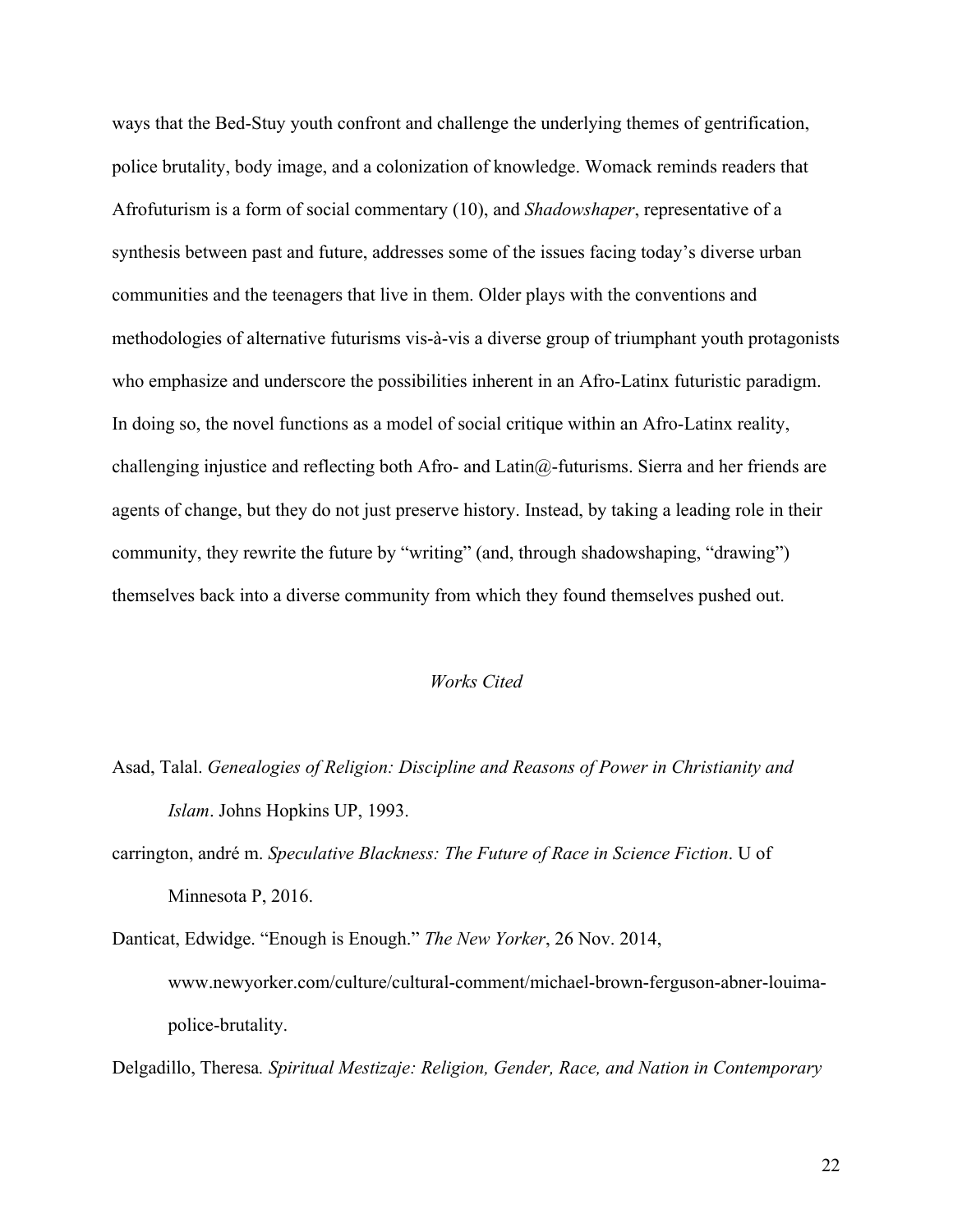*Chicana Narrative*. Duke UP, 2011.

- \_\_\_\_\_. "Spirituality." *Keywords for Latina/o Studies*, edited by Deborah R. Vargas, et al., New York UP, 2017, pp. 212-16.
- Dery, Mark. "Black to the Future: Interviews with Samuel R. Delany, Greg Tate, and Tricia Rose." *South Atlantic Quarterly*, vol. 92, no. 4, 1993, pp. 735-78.
- Elliott, Zetta. "Decolonizing the Imagination: Afro-Urban Magic and The Door of No Return." *The Horn Book Inc.*, 2 Mar. 2010, www.hbook.com/?detailStory=decolonizingimagination.
- \_\_\_\_\_. "The Trouble with Magic: Conjuring the Past in New York City Parks." *Jeunesse: Young People, Texts, Cultures*, vol. 5, no. 2, 2013, pp. 17-39.

Herskovits, Melville J. *The Myth of the Negro Past*. 1941. Beacon Press, 1990.

Jiménez García, Marilisa. "En(countering) YA: Young Lords, Shadowshapers, and the Longings and Possibilities of Latinx Young Adult Literature." *Latino Studies*, vol. 16, no. 2, 2018, pp. 230-49.

- Kaplan, Jeffrey. "Doctoral Dissertations (2008-2009): A Review of Research on Young Adult Literature." *The ALAN Review*, vol. 37, no. 2, Winter 2010, pp. 54-58.
- Kinloch, Valerie. *Harlem on Our Minds: Place, Race, and the Literacies of Urban Youth*. Teachers College P, 2010.

Lavender, Isiah, III. *Race in American Science Fiction*. Indiana UP, 2011.

Merla-Watson, Cathryn Josefina. "The Altermundos of Latin@futurism." *Contemporary Speculative Fiction*, special issue of *Alluvium*, edited by Mark P. Williams, vol. 6, no. 1, 2017, doi.org/10.7766/alluvium.v6.1.03.

\_\_\_\_\_. "The Lens of Latinx Literature." *Children's Literature*, vol. 47, 2019, pp. 1-8.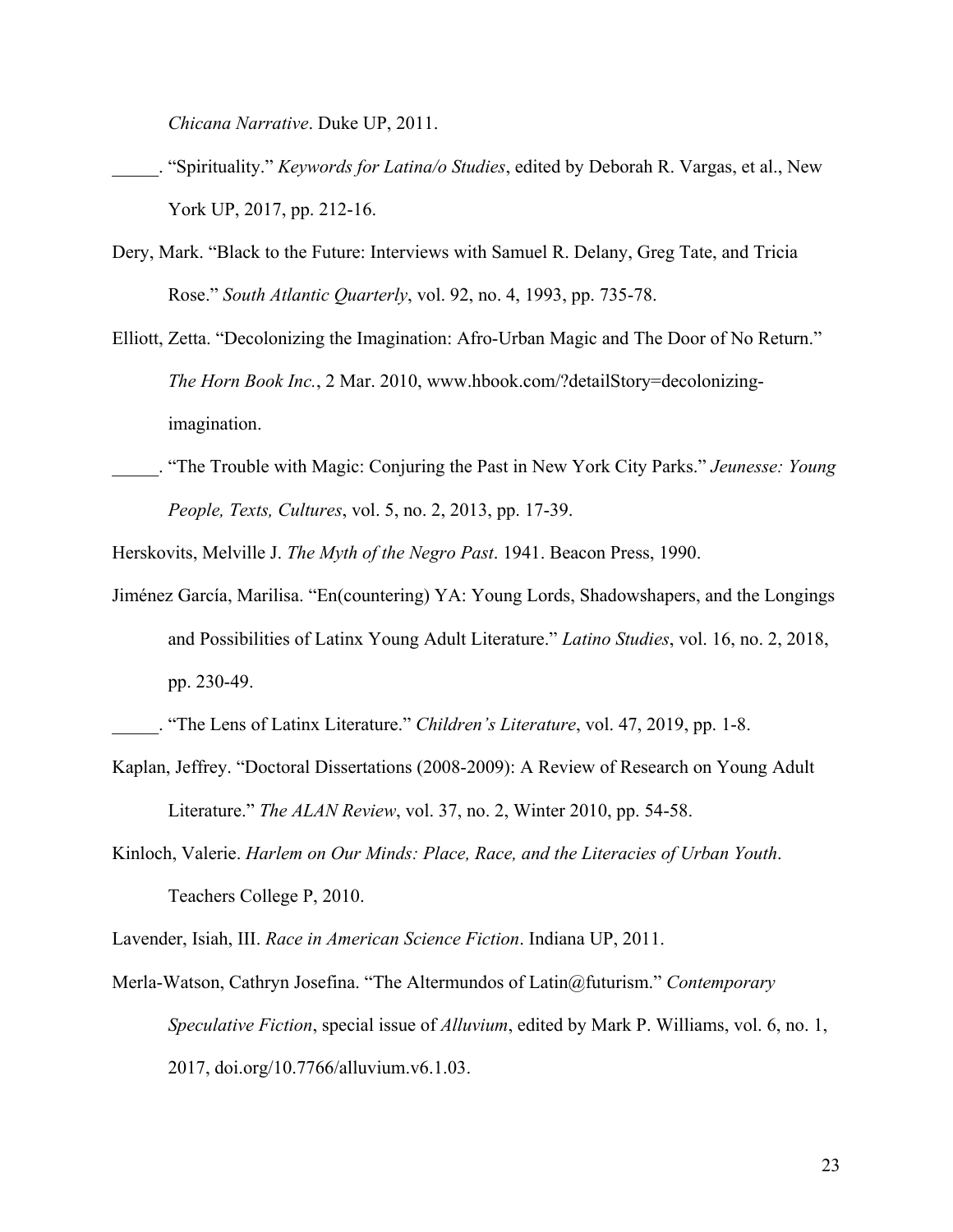- Merla-Watson, Cathryn Josefina, and B. V. Olguín. "Introduction: ¡Latin@futurism Ahora! Recovering, Remapping, and Recentering the Chican@ and Latin@ Speculative Arts." Merla-Watson and Olguín, *Latin@ Speculative Literature*, pp. 135-46.
- Merla-Watson, Cathryn Josefina, and B. V. Olguín, editors. *Latin@ Speculative Literature, Film, and Popular Culture*, special issue of *Aztlán: A Journal of Chicano Studies*, edited by Cathryn Josefina Merla-Watson and B. V. Olguín, vol. 40, no. 2, Fall 2015.
- Millán, Isabel. "Engineering Afro-Latina and Mexican Immigrant Heroines: Biopolitics in Borderlands Speculative Literature and Film." Merla-Watson and Olguín, *Latin@ Speculative Literature*, pp. 167-85.
- Murphy, Joseph M. *Working the Spirit: Ceremonies of the African Diaspora*. Beacon Press, 1994.
- Nelson, Alondra. "Introduction: Future Texts." *Social Text*, vol. 20, no. 2, Summer 2002, pp. 1- 15.
- Newkirk, Vann R., II. "The City Is a Crossroads: Daniel José Older on Protest Art and Urban Lit." *Gawker Review of Books*, 15 May 2015, review.gawker.com/the-city-is-acrossroads-daniel-jose-older-on-protest-1704701261.
- Ostry, Elaine. "'Is He Still Human? Are You?': Young Adult Science Fiction in the Posthuman Age." *The Lion and the Unicorn*, vol. 28, no. 2, Apr. 2004, pp. 222-46.
- Older, Daniel José. "Pub Deal Announcement: SHADOWSHAPER." *Daniel José Older*, 22 May 2015, ghoststar.net/blog/pub-deal-announcement-shadowshaper.

Quijano, Aníbal. "Coloniality of Power, Eurocentrism, and Latin America." *Nepantla: Views from South*, vol. 1, no. 3, 2000, pp. 533-80.

\_\_\_\_\_. *Shadowshaper.* 2015. Scholastic, 2016.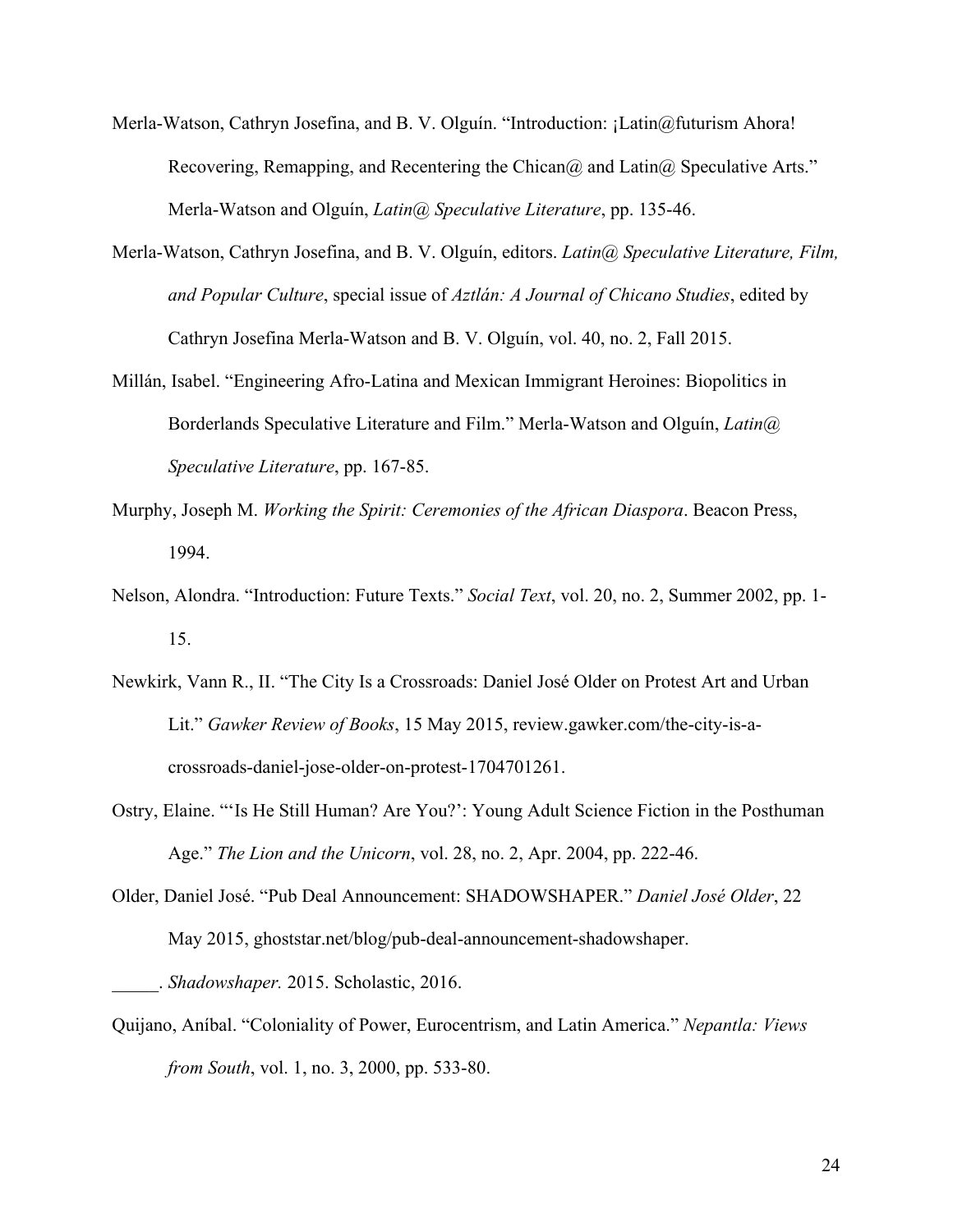- Ramírez, Catherine S. "Afrofuturism/Chicanafuturism: Fictive Kin." *Aztlán: A Journal of Chicano Studies*, vol. 33, no. 1, Spring 2008, pp. 185-94.
- \_\_\_\_\_. "Deus ex Machina: Tradition, Technology, and the Chicanafuturist Art of Marion C. Martinez." *Aztlán: A Journal of Chicano Studies*, vol. 29, no. 2, Fall 2004, pp. 55-92.
- Rivera, Lysa M. "*Mestizaje* and Heterotopia in Ernest Hogan's *High Aztech.*" *Black and Brown Planets: The Politics of Race in Science Fiction*, edited by Isiah Lavender III, UP of Mississippi, 2014, pp. 146-62.
- Salinas-Moniz, Felicia. "Narratives of Latina Girlhood in Malín Alegría's Estrella's Quinceañera and Sofi Mendoza's Guide to Getting Lost in Mexico." *Theorizing Ethnicity and Nationality in the Chick Lit Genre*, edited by Erin Hurt, Routledge, 2018, pp. 87-101.
- Thomas, Ebony Elizabeth. *The Dark Fantastic: Race and the Imagination from Harry Potter to the Hunger Games*. New York UP, 2019.
- Trites, Roberta Seelinger. *Disturbing the Universe: Power and Repression in Adolescent Literature*. U of Iowa P, 2000.
- Ward, Jesmyn, editor. *The Fire This Time: A New Generation Speaks about Race*. Scribner, 2016.
- Womack, Ytasha L. *Afrofuturism: The World of Black Sci-Fi and Fantasy Culture*. Lawrence Hill, 2013.

#### *Notes*

<sup>&</sup>lt;sup>1</sup> The sequel *Shadowhouse Fall* was released in September 2017 and centers on Sierra Santiago and her friends, now practiced shadowshapers, with a new battle to overcome.